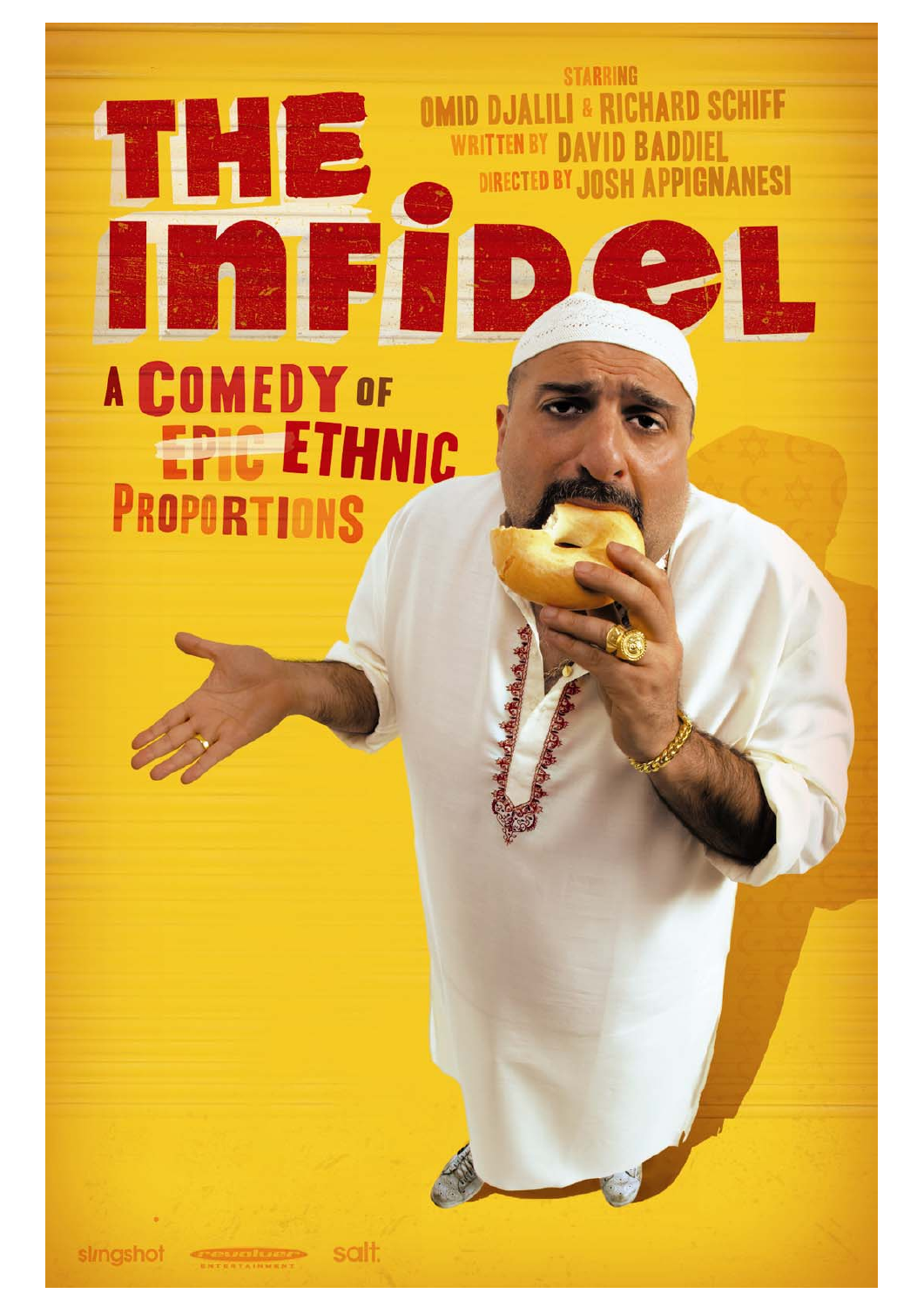



SLINGSHOT AND OMBADSMAN PRESENT IN ASSOCIATION WITH THE SALT COMPANY A SLINGSHOT/MET FILM/OMBADSMAN PRODUCTION



| <b>CAST</b>                      | OMID DJALILI, RICHARD SCHIFF, ARCHIE |
|----------------------------------|--------------------------------------|
|                                  | PANJABI, IGAL NAOR, AMIT SHAH        |
| <b>ASSOCIATE PRODUCERS</b>       | JEREMY AMIAS, SHAHIN SHOBHANI,       |
|                                  | <b>IONATHAN MAGID</b>                |
| LINE PRODUCER                    | CINDY IRVING                         |
| <b>CASTING DIRECTOR</b>          | JULIF HARKIN CDG                     |
| <b>MAKE UP &amp; HAIR DESIGN</b> | <b>SARITA ALLISON</b>                |
| <b>COSTUME DESIGNER</b>          | <b>MARIANNE AGERTOFT</b>             |
| <b>ORIGINAL SONGS BY</b>         | DAVID GAVURIN                        |
| <b>MUSIC</b>                     | ERRAN BARON COHEN                    |
| <b>PRODUCTION DESIGNER</b>       | <b>ERIK REHL</b>                     |
| <b>FDITOR</b>                    | KIM GASTFR                           |
| <b>DIRECTOR OF PHOTOGRAPHY</b>   | NATASHA BRAIFR                       |
| <b>EXECUTIVE PRODUCERS</b>       | OMID DJALILI, CAVAN ASH, LUKE        |
|                                  | MONTAGU                              |
| <b>PRODUCERS</b>                 | STEWART LE MARECHAL, UZMA HASAN,     |
|                                  | DAVID BADDIFL                        |
| <b>PRODUCED BY</b>               | ARVIND FTHAN DAVID                   |
| <b>WRITTEN BY</b>                | <b>DAVID BADDIFL</b>                 |
| <b>DIRECTED BY</b>               | <b>JOSH APPIGNANESI</b>              |

**©** Infidel Films Ltd 2010

**International Sales | Samantha Horley | The Salt Company**

**t:** +44 (0)20 7535 6714

**e:** samantha@salt‐co.com

**High Res Film Stills:** http://www.salt‐co.com/index.php/press/



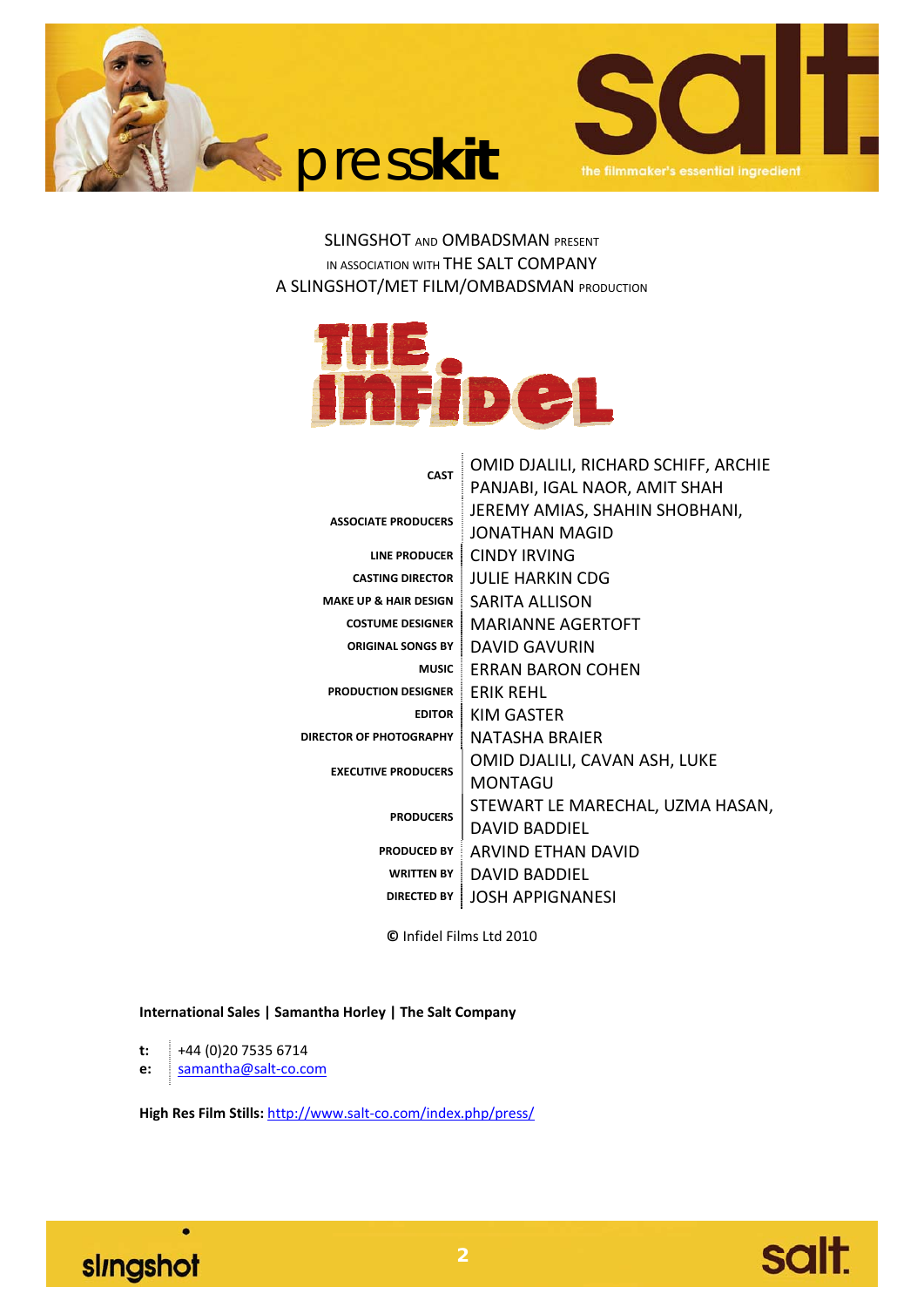



# **chapters**

 $\bullet$ 

slingshot

| <b>Cast and Crew Profiles</b> |    |
|-------------------------------|----|
|                               |    |
|                               |    |
|                               |    |
|                               |    |
|                               |    |
|                               |    |
|                               |    |
|                               |    |
|                               |    |
|                               |    |
|                               |    |
|                               |    |
|                               |    |
|                               |    |
|                               |    |
|                               |    |
|                               |    |
|                               |    |
|                               |    |
|                               |    |
|                               |    |
|                               |    |
| <b>Q&amp;A Interview</b>      |    |
|                               |    |
|                               |    |
| On Omid Djalili               |    |
|                               |    |
|                               |    |
|                               |    |
|                               |    |
|                               | 25 |
|                               |    |
|                               |    |

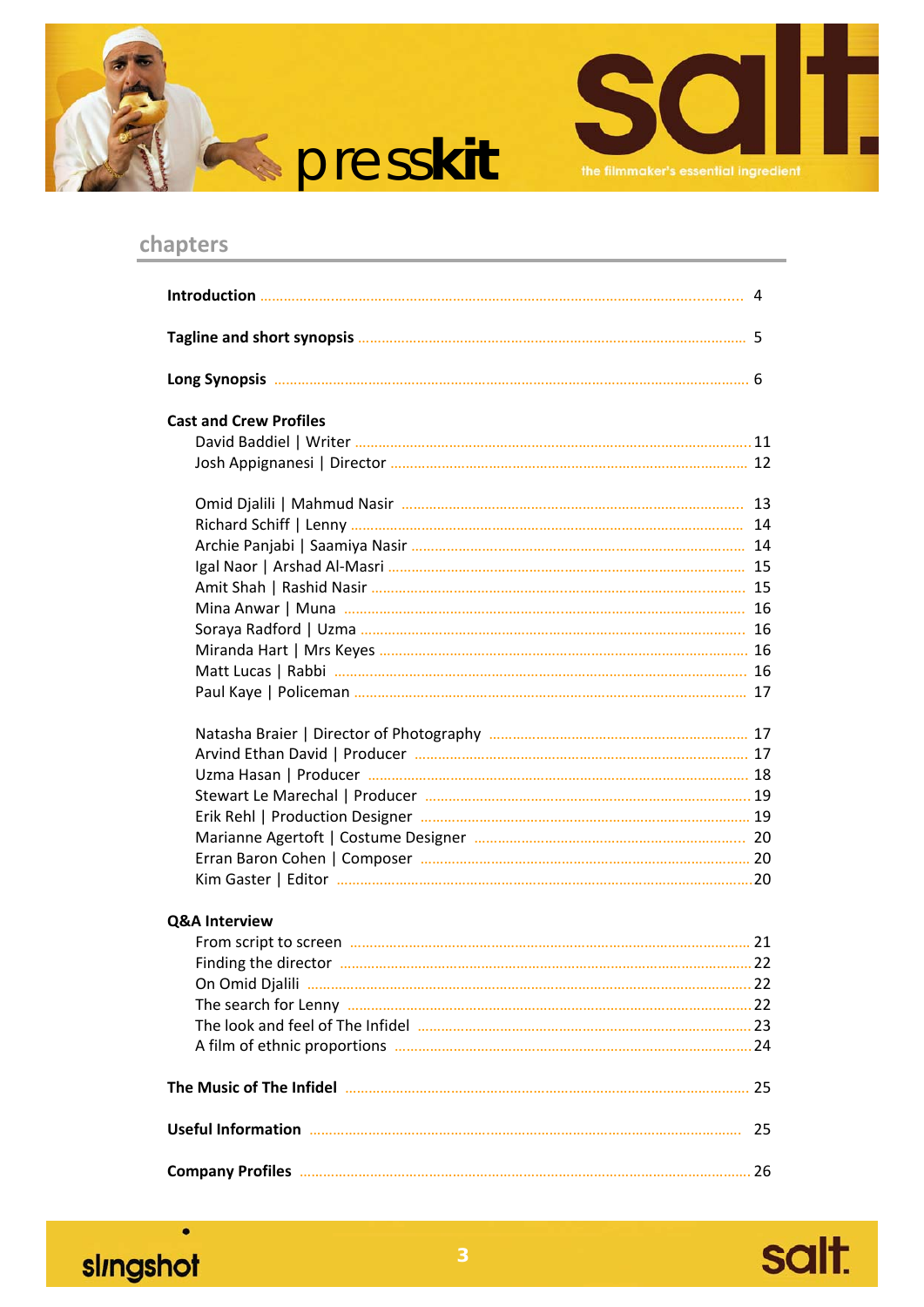



# **introduction**

An original screenplay by **David Baddiel** and directed by **Josh Appignanesi** (*Song of Songs, Ex Memoria*), *The Infidel* is a timely, irreverent, comedy centred on Mahmud Nasir, a loving husband, doting father, and something of a 'relaxed' Muslim who discovers he's adopted and Jewish.

Baddiel wrote the script for British‐Iranian actor and comedian **Omid Djalili** (*The Mummy*, *Gladiator* and the BBC's *The Omid Djalili Show*) who plays our culturally confused hero, Mahmud.

David Baddiel, also a former stand-up comedian, is best known for his television shows *The Mary Whitehouse Experience* and *Fantasy Football League*. He is also a successful novelist with best‐selling titles including *Time for Bed, Whatever Love Means* and *The Secret Purposes* and a regular columnist for Esquire, Psychologies and The Times. *The Infidel* is his first feature.

Omid Djalili's comedy career spans two decades, performing stand‐up across the globe. Referring to himself as the "perfect ethnic everyman bit‐part specialist", Djalili has become a familiar face in big budget Hollywood*.*

*The Infidel* also stars Emmy award winner **Richard Schiff** (*The West Wing's* "Toby"*, I Am Sam*) playing Jewish cabbie Lenny, **Igal Naor** (*Greenzone*, *Munich*, *Rendition*, Saddam Hussein in HBO's *House of Saddam*) as fanatical Muslim cleric Arshad Al‐ Masri and Emmy® award winner **Archie Panjabi** (*The Good Wife's "Kalinda", A Mighty Heart, The Constant Gardener*, ) as Saamiya, Mahmud's long‐suffering wife. The cast includes cameos from **Matt Lucas** (*Little Britain*), **David Schneider** (*Alan Partridge*), **Miranda Hart** from hit comedy *Miranda* and **Paul Kaye** (actor and Dennis Pennis creator).

The team behind *The Infidel* ‐ those who shaped the story and made the film ‐ are from Muslim, Jewish, Christian, Atheist, Buddhist and Baha'i backgrounds. Producers Arvind Ethan David (CEO and Producer, Slingshot) and Uzma Hasan (Development Producer, Slingshot) worked closely with writer David Baddiel since he first conceived the idea for *The Infidel* making sure that it celebrates religious diversity whilst deriding the 'Fatwa Fanatics' that have so often hijacked the headlines.



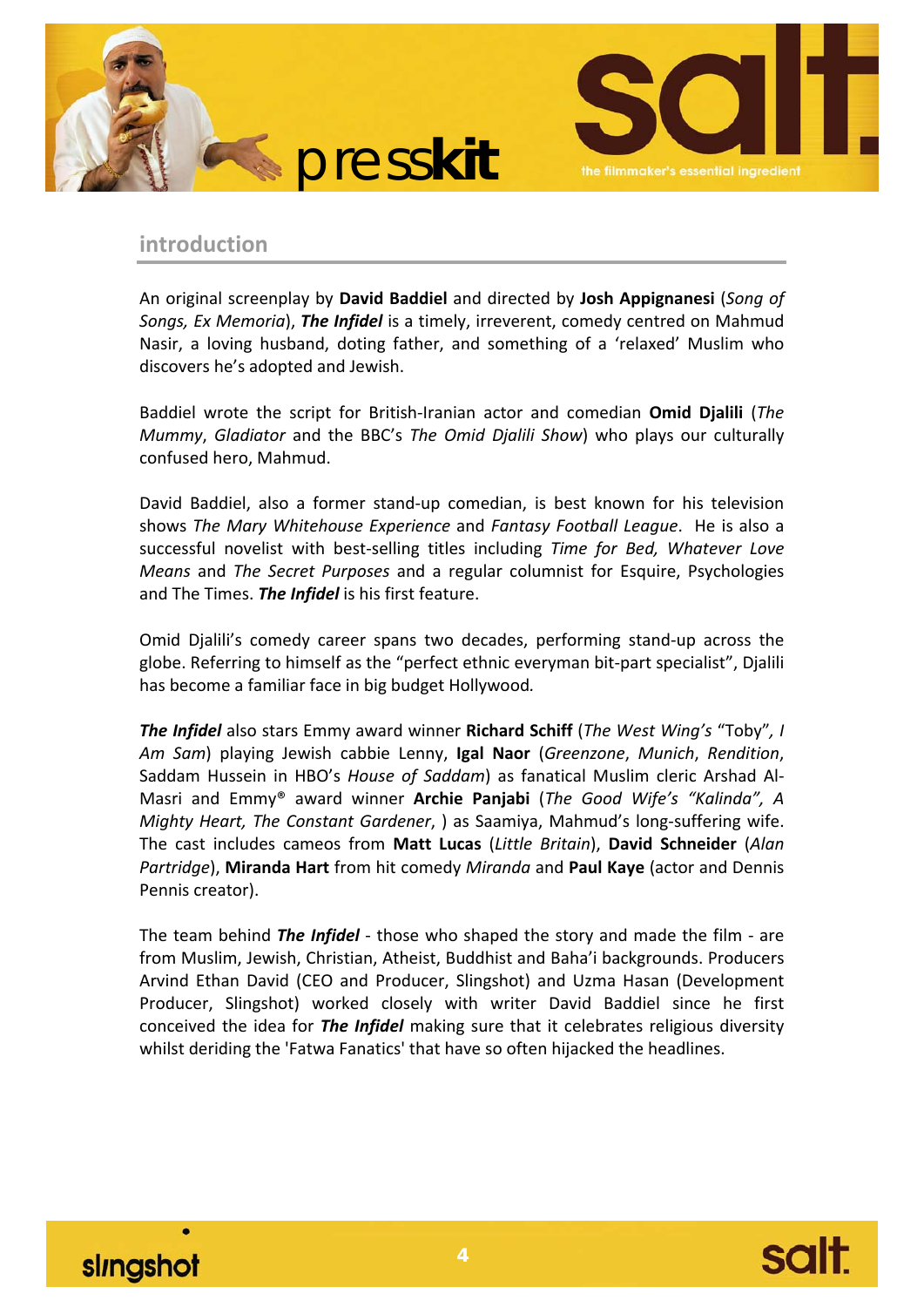

## **tagline**

A comedy of ethnic proportions

## **short synopsis**

Meet MAHMUD NASIR (**Omid Djalili**), loving husband, doting father and something of a "relaxed" Muslim.

Does the "F" word occasionally pass his lips? It's hardly worth mentioning. Does he say his prayers five times a day? Of course! Well, usually… Does he fast every day of Ramadan? Who's counting anyway?

He may not be the most observant, but in his heart he is as Muslim as it gets. But after his mother's death a discovery turns Mahmud's world upside down. He finds his birth certificate which reveals that not only was he adopted at birth…but he's Jewish, and his real name is Solly Shimshillewitz!

As Mahmud tumbles headlong into a full scale identity crisis, the only person he can turn to is LENNY (**Richard Schiff**), a drunken Jewish cabbie who agrees to give him lessons in Jewishness, which start with how to dance like Topol. Oy vey.



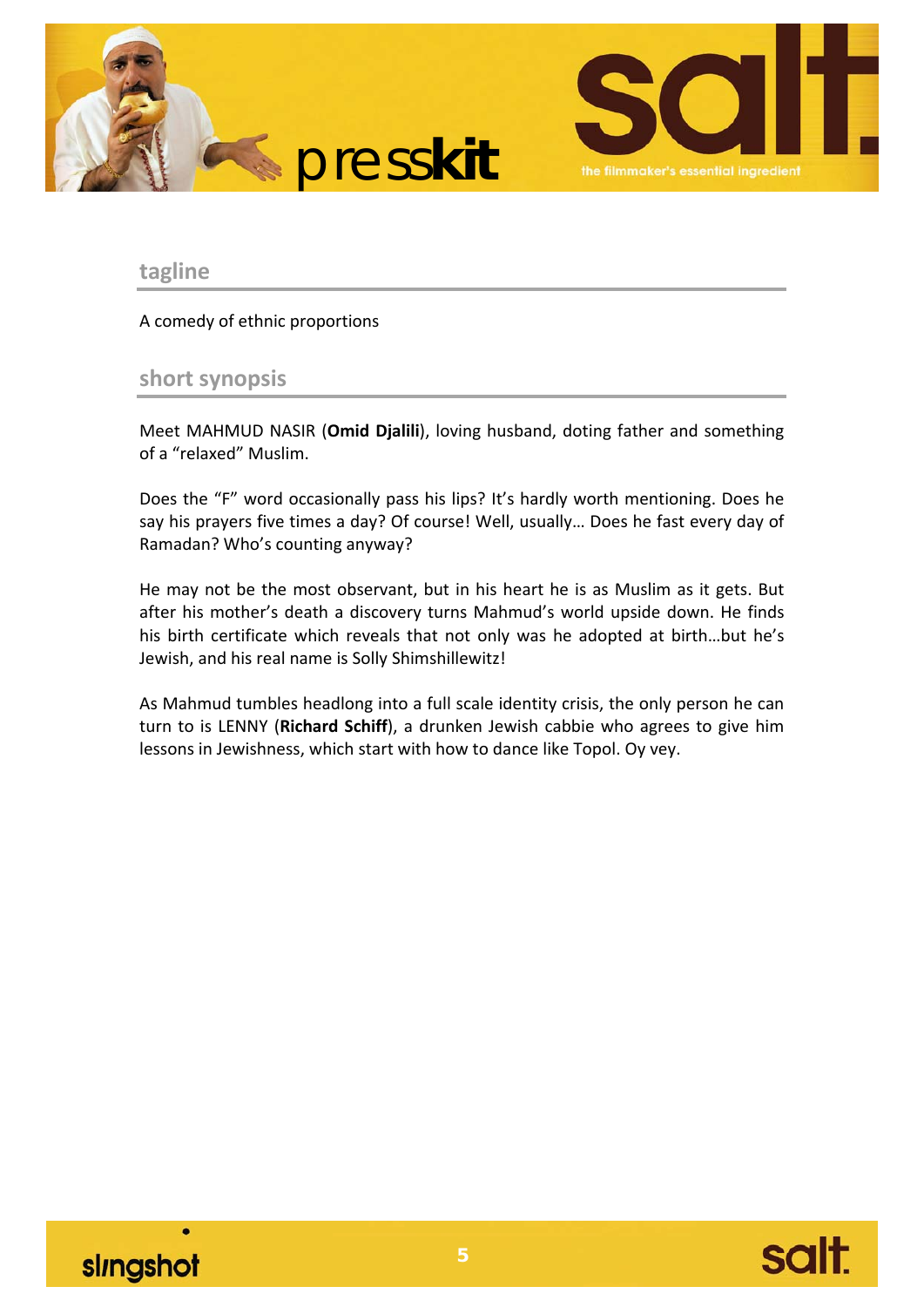





**long synopsis**

Mahmud Nasir (**Omid Djalili**) lives a charmed life. He has a beautiful wife, two loving children and he owns a successful mini cab business. He might be somewhat of a 'relaxed' Muslim but he knows how devoted he is inside. That is, until a chance discovery changes his comfortable life forever….

Mahmud's son Rashid (**Amit Shah**) is getting married and this should be a time for rejoicing but his fiancée Uzma (**Soraya Radford**) has a new stepfather ‐ the fanatical Muslim cleric Arshad Al‐Masri (**Igal Naor**). If Arshad doesn't think the Nasirs are 'proper Muslims' he won't allow Uzma to marry Rashid. But why would Mahmud be worried? He knows he is a 'proper Muslim' and has no qualms about acting devout in front of Arshad. But just as he is allaying Rashid's fears, he finds an adoption certificate in his dead mother's papers…

Mahmud rushes to the local registry office where the officious Mrs Keyes (**Miranda Hart**) confirms that he was adopted but refuses to give him his birth name. After tussling and negotiating with her, he is stunned to find out that his birth name is Solly Shimshillewitz… and that he was born Jewish!



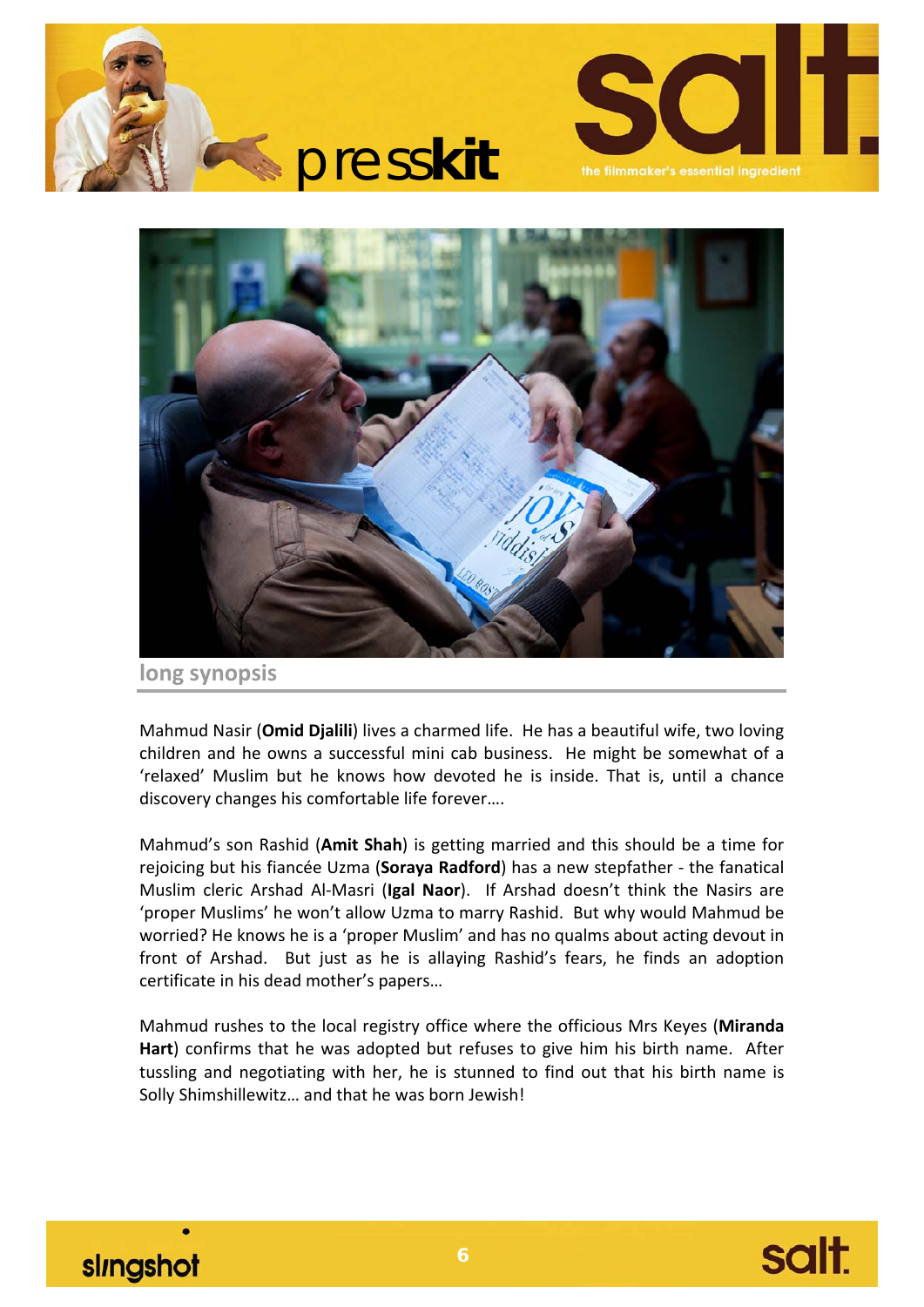





Shaken up by the discovery, Mahmud wanders out into the bustling colourful streets of East London trying to make sense of what he has just found out. Amidst the cacophony of sounds and images, he hears the soothing Adhaan (Muslim call to prayer) from the local mosque. As he approaches the mosque, a crowd of Hassidic Jews rush past him - Mahmud sees that they all look exactly like him. At the mosque, Mahmud immediately bows down in prayer but it isn't long before he falls asleep…

Rudely awakened in the morning and desperate to speak to someone, Mahmud tries to confide in Imam Fahad (**Ravin Ganatra**) but only succeeds in convincing him that he's gay.

Meanwhile, Mahmud's wife Saamiya (**Archie Panjabi**) is starting to worry; she confides to her friend Muna (**Mina Anwar**) that Mahmud didn't come home last night and her suspicions are aroused even further when he walks in and goes straight to the shower.

Returning to clear his mother's house, Mahmud runs into Lenny (**Richard Schiff**), the Jewish black cab driver who lives across the road. Lenny has deliberately parked his taxi to obstruct Mahmud. Furious and frustrated, Mahmud storms across the road to confront him and ends up blurting out his secret. Not taking him seriously at first,



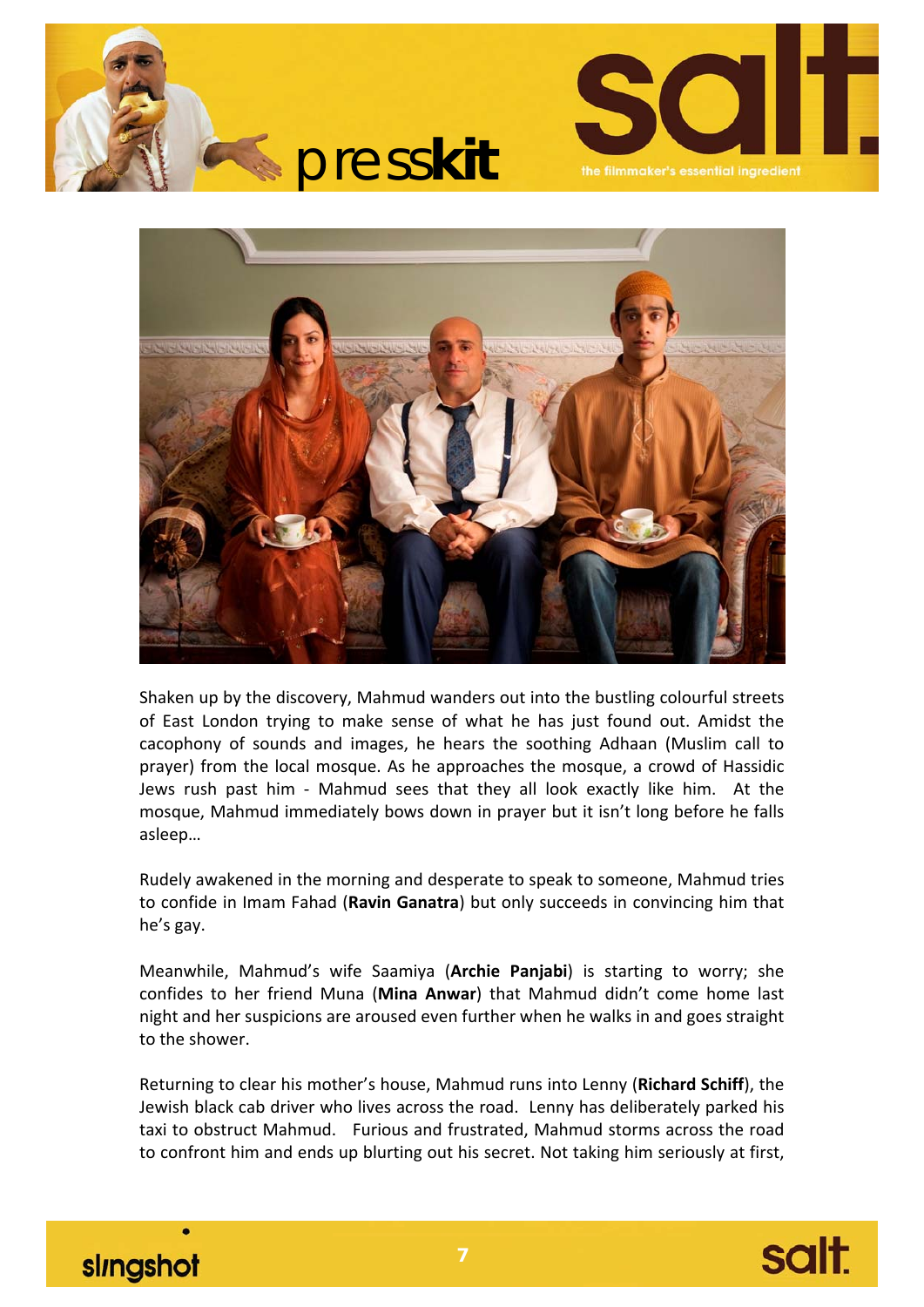

Lenny eventually remembers that an Izzy Shimshillewitz used to live nearby, could this be a relation of Mahmud's?



Mahmud tracks down Izzy to a Jewish old age home but discovers that he is very ill and under the supervision of a rather zealous Rabbi (**Matt Lucas**): who refuses to let him in. The Rabbi tells Mahmud he can't see his father - an observant Jew - in his



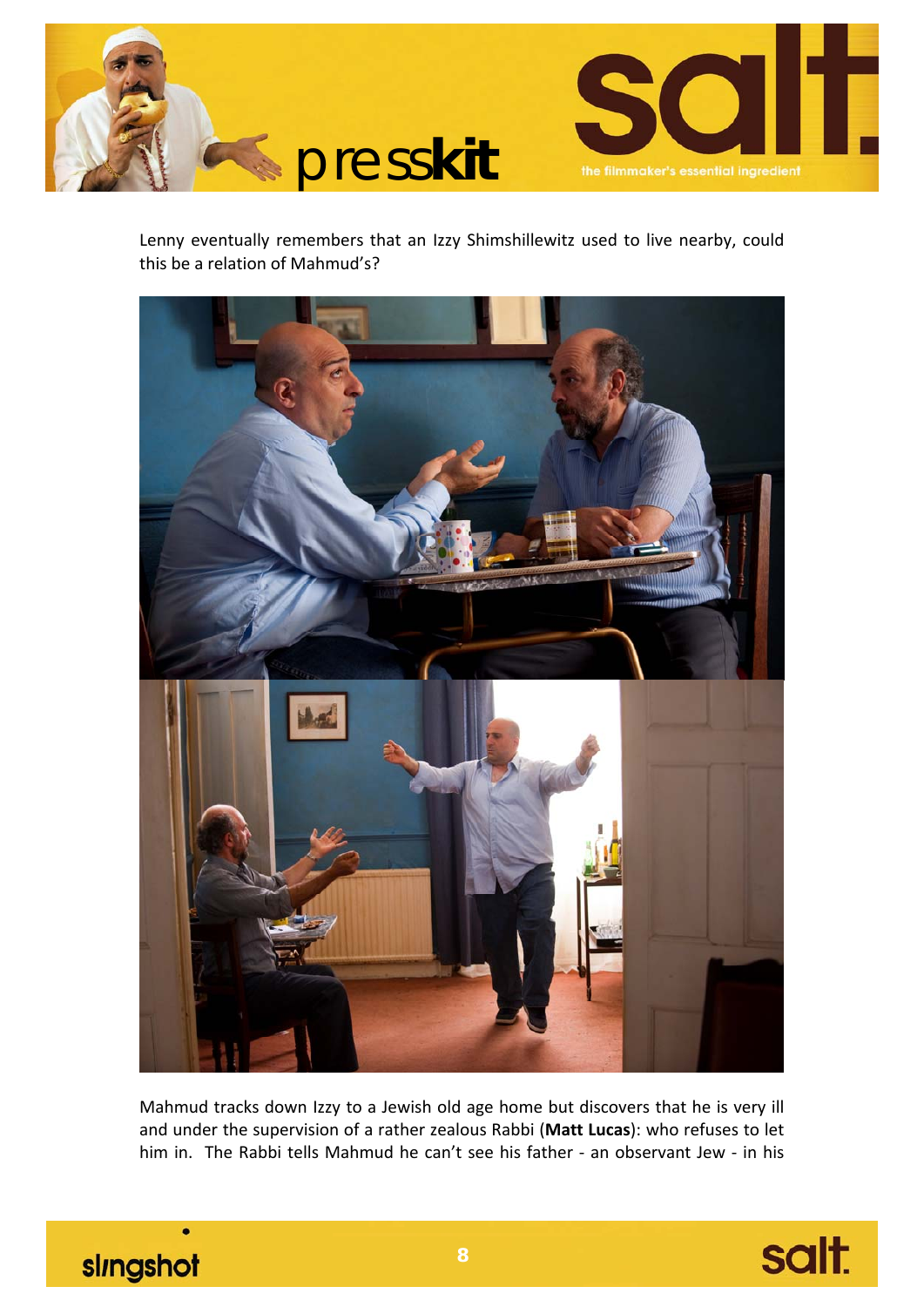



current Muslim state, he must come back once he has learnt more about what it is to be a Jew...

There is only one place that Mahmud can go to discover everything about being Jewish – back to Lenny's. So Mahmud begins living a double life – extremely Muslim at home to keep his son happy and learning how to be Jewish from Lenny at the same time.

Lenny invites Mahmud to a bar-mitzvah; on his way he meets Rashid at the Justice for Palestine rally where Uzma's new step‐father Arshad will be speaking. Dressed in a suit, Mahmud looks like any other Muslim supporter, until he takes off his kufi and reveals a varmulke he's wearing underneath. Panicking at all the attention he's getting, Mahmud goes to extreme measures, throwing the yarmulke on the ground and setting it on fire, not realising this is all being filmed by Arshad's henchmen.

The bar-mitzvah proves to be equally stressful when Lenny traps him into telling a classic bar‐mitzvah story –which Mahmud manages to bluff his way through and get a big laugh. Being a Muslim‐Jew doesn't seem so bad after all…

At home, Saamiya is devastated at the thought that Mahmud is having an affair and finally confronts him. Instead of coming clean when she accuses him, he lies: saying that he's afraid of meeting Arshad so has been taking extra classes at the mosque.

Mahmud has been spending so much time with Lenny, he thinks he must know everything there is to know about being Jewish – time to try again to see Izzy Shimshillewitz but the Rabbi quickly shows him that everything he has learnt is just not enough. Frustrated at not being able to see his ailing father, Mahmud has a massive argument with Lenny who throws him out of his cab. Maybe he should finally tell his family the truth?

Just as he's decided to do just that and marches into the house he realises he's forgotten about his tea time guest: Arshad Al‐Masri. Fudging polite conversation, it all seems to be going well for Uzma and Rashid's marriage until the doorbell rings.

Two policemen are outside to arrest Mahmud for Inciting Religious Hatred when he burned the yarmulke: the footage had made it onto YouTube thanks to Arshad's henchmen... As he's taken outside, there are two mobs vying for Mahmud's blood – one Muslim, one Jewish. Pushed to the end of his tether, he finally screams out the truth – "I'm Jewish". Everyone is shocked, his family most of all, and Arshad pulls Uzma out of the house, much to Rashid's devastation.



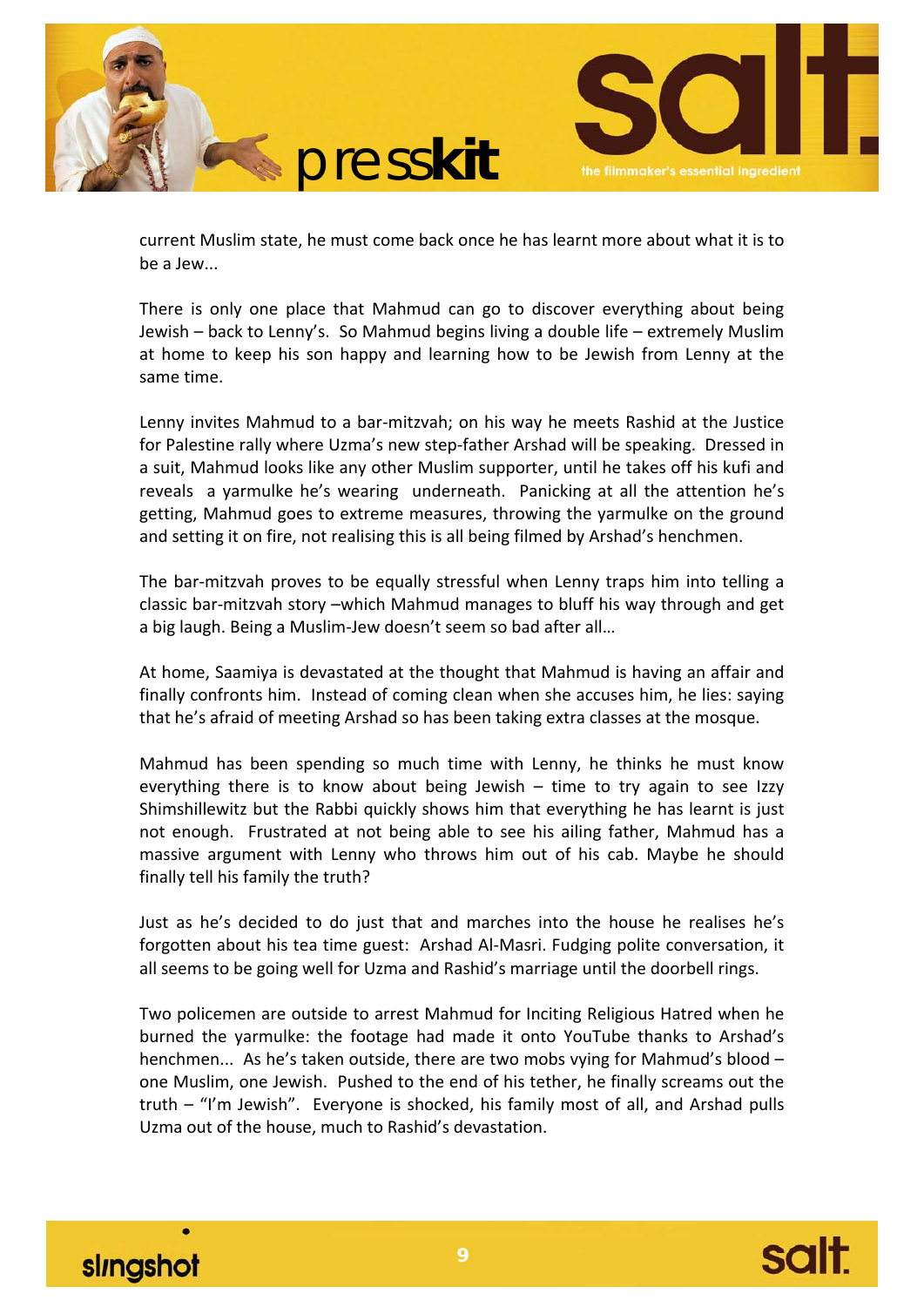





The revelation may have saved Mahmud from arrest but now he has to face everyone's reactions. His family are angry that he has lied to them, his work colleagues are embarrassed, and he has even had some extremists put dog poo through his front door. It seems like his life is falling apart. Mahmud makes one last attempt to see Izzy Shimshillewitz, only to find that all his effort have been for nothing – Izzy has died. This is Mahmud's lowest ebb; he seems to have lost everything…until a chance video on the internet sparks a plan…

He tells Rashid he is going to take Arshad on at an upcoming lecture. Rashid is convinced that Arshad's knowledge of the Qu'ran will make Mahmud look a fool. He's not wrong at first but as they talk, the tide starts to turn as Mahmud meets Arshad's firebrand zeal with messages of peace and reconciliation from the Qu'ran and the Torah. And then his coup de grace: Mahmud cues up a video – revealing a younger Arshad, when he was druggie pop singer Gary Page. Arshad has been lying all along about who he is! The audience is shocked and as the lights come up, Arshad is nowhere to be seen.

Mahmud has found his identity and most importantly he fought hard to win his family back. Now that Arshad is out of the way, Rashid and Uzma's wedding goes ahead in a colourful finale.



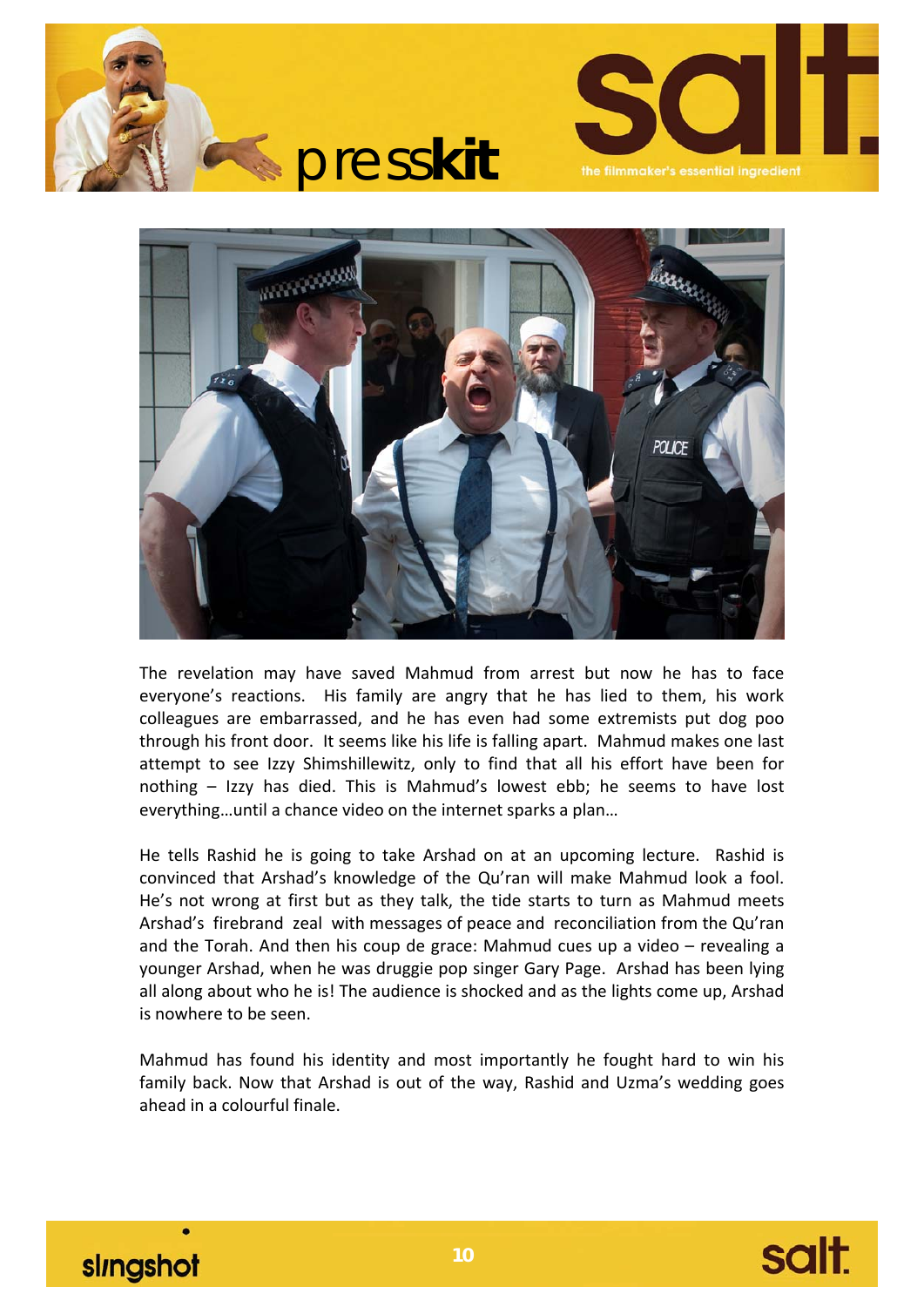





**cast and crew profiles**

David Baddiel *Writer* 



*"I wrote The Infidel for three reasons…*

*1. I've always been a fan of life‐swap comedy (Big, Trading Places etc)*

*2. I think that people are terrified about race and religion, especially issues surrounding Muslims and Jews, and when people are terrified, what they really should do is laugh, and…*

*3. I love Omid Djalili and his big funny face. I'm hoping that people recognise that underneath the comedy, the message of the film is one of mutual tolerance: if not, I'm hoping to find a new identity."*

David is a comedian, novelist, columnist and screenwriter. He first found fame in the UK in the early '90s, for the BBC radio and TV series, *The Mary Whitehouse Experience*. Since then his TV shows have included *Newman and Baddiel in Pieces*, *Fantasy Football League* and *Baddiel and Skinner*



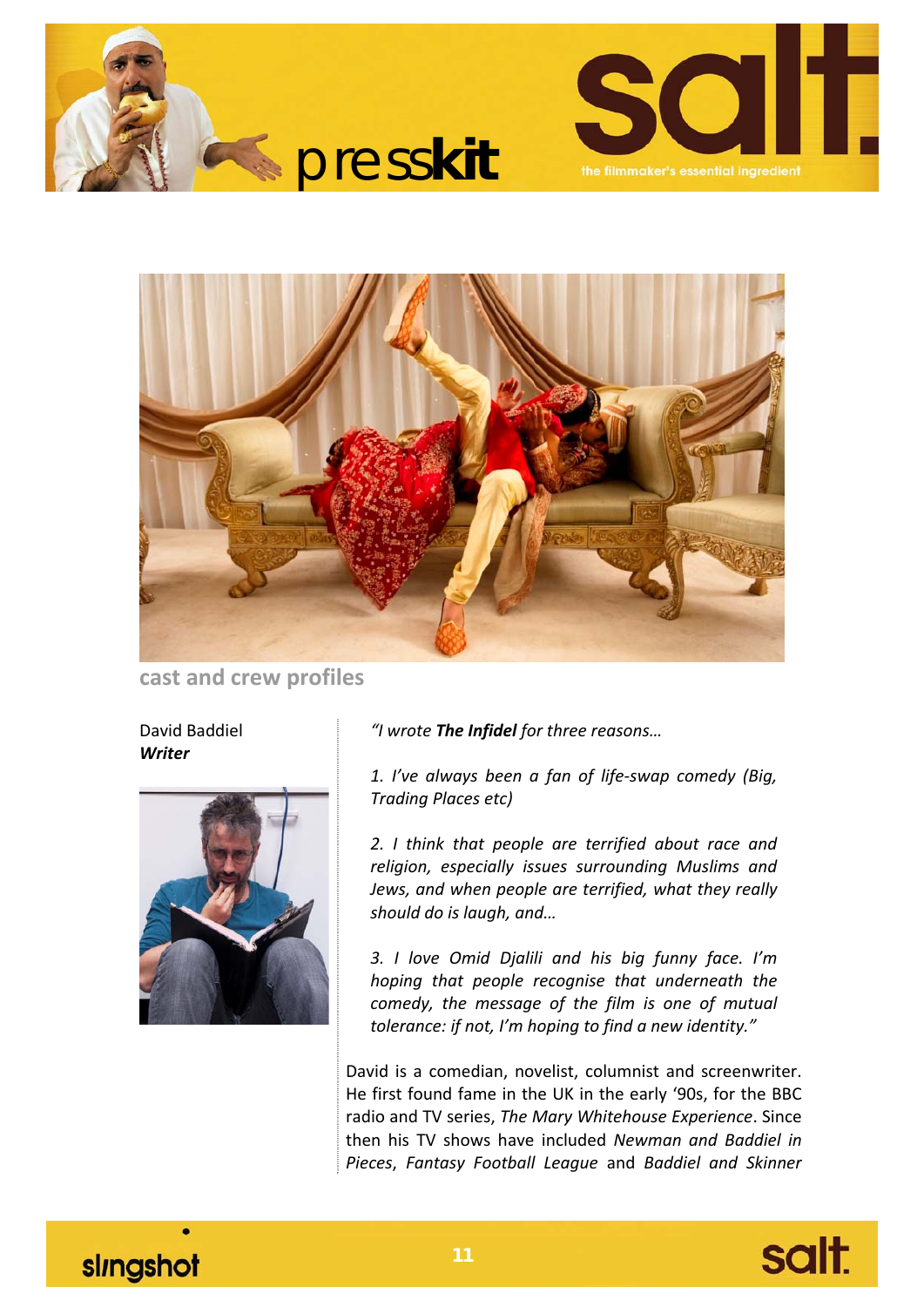



#### *Unplanned*.

With Rob Newman, in 1993, he became the first comedian to play Wembley Arena. With Frank Skinner and The Lightning Seeds, he had a three‐time No. 1 Single with the song, *Three Lions*. He has written three novels, *Time for Bed*, *Whatever Love Means* and *The Secret Purposes*. Most recently, he created and hosted a Radio 4 comedy discussion programme, *Heresy*, and in November 2007, BBC1 screened his documentary, *Baddiel and The Missing Nazi Billions*. David regularly writes for The Times, Esquire and Psychologies magazine.

#### Josh Appignanesi *Director*



*"I originally became involved as a script editor and fell in love with the boldness of David's story. The idea of using a high‐concept identity‐swap comedy to address one of the hottest topics of our time was something I couldn't pass up. So, together with Omid, we created this kind of Muslim Homer Simpson: an everyman who happens to be a Muslim who happens to be a Jew. The Infidel's full of synergies ‐ of different identities, styles, and filmmaking approaches. I think those collisions and collusions have made it something unique."*

Josh's debut feature *Song of Songs* starred Natalie Press (*My Summer of Love*, *Red Road*). International festival success included a special commendation at the Edinburgh Film Festival. Distributed by Soda Pictures, it was received with critical acclaim in the UK press.

*"It's a cinematic milestone… it has a challenging, unashamedly intellectual rigour to it. There's a beguiling central performance from Natalie Press. Song of Songs confirms her as a star. Appignanesi writes and directs with impressive intelligence, explaining little but building tension*



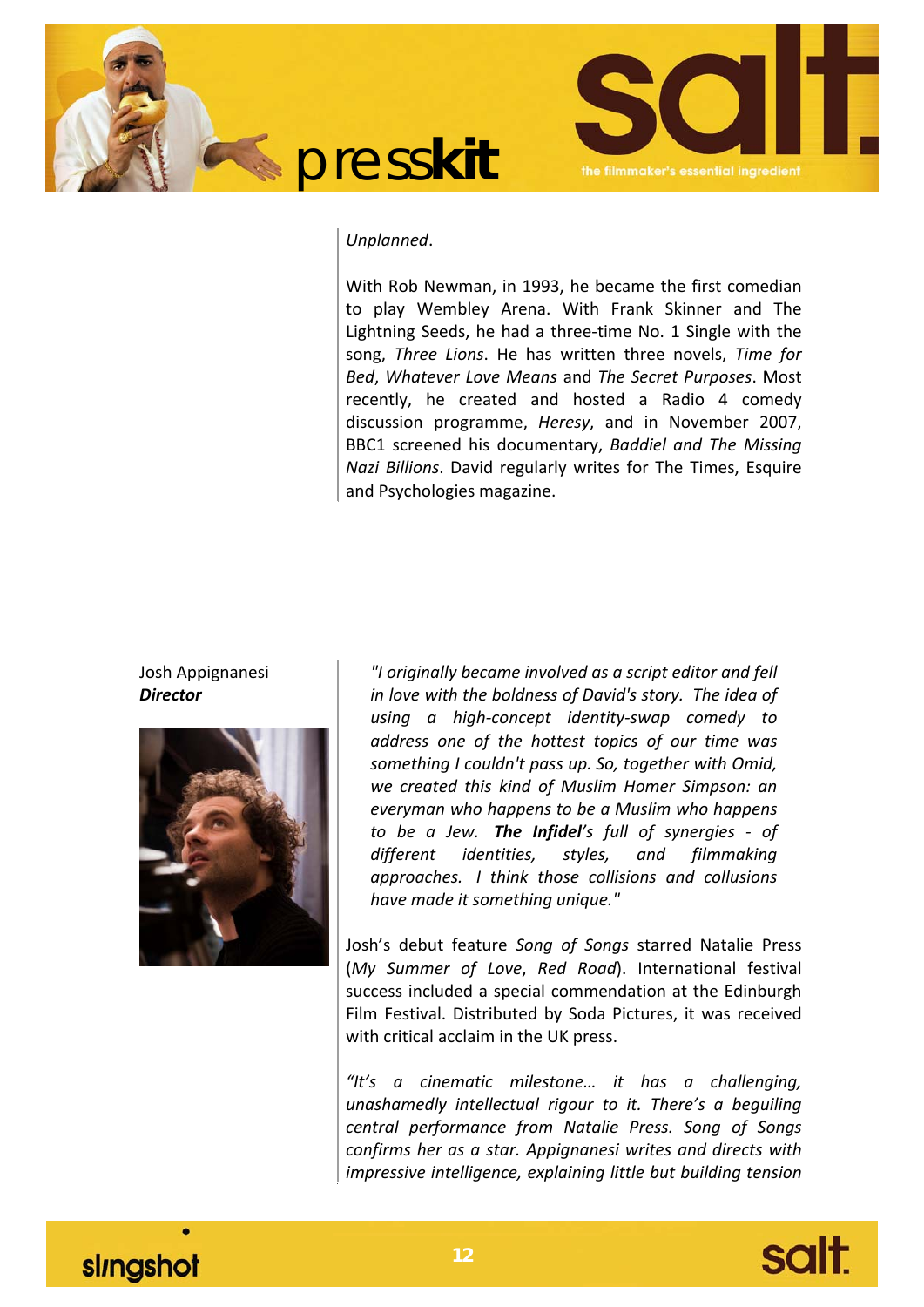



*and layers of extreme emotion using microscopically intense, handheld camera…In both style and content, the film reveals a distinctive and bold new voice in British cinema."*

Jason Solomons, THE OBSERVER

*"Ambitious and mysterious… The film offers some powerful scenes, and strong performances from Press and Chalfen… Appignanesi is a talent to watch."*

Dave Calhoun, TIME OUT

Previous works include several award‐winning short films such as BBC Talent winner *Nine ½ Minutes* starring David Tennant (*Doctor Who*), and Wellcome Trust funded, BIFA‐ nominated *Ex Memoria* with Sara Kestelman. Josh also founded a post‐production company which edited Emmy and BAFTA‐award winning political documentaries.

**cast**

## Omid Djalili *Mahmud Nasir*



*"Mahmud is a second generation Pakistani Muslim. He's fat, he likes his football. He's someone who's very masculine and very London and very much a bloke, but he happens to be a Pakistani Muslim though he's not particularly devout or well versed. He feels as British as everyone else but he just happens to have a specific background but then you find out that this background is not hereditary."* 

Omid is a multi award winning comedian and actor whose international career spans across TV, feature films and the stage.

His hugely popular series for BBC1, *The Omid Djalili Show* has aired its second series with viewing figures hitting a high of 3.1m and his most recent live national tour was a critically acclaimed sell out success. Omid's feature film roles include *The Mummy, Gladiator, Casanova* and *Grow Your Own*. His most memorable TV role was co‐starring opposite Whoopi Goldberg in her sitcom *Whoopi*.

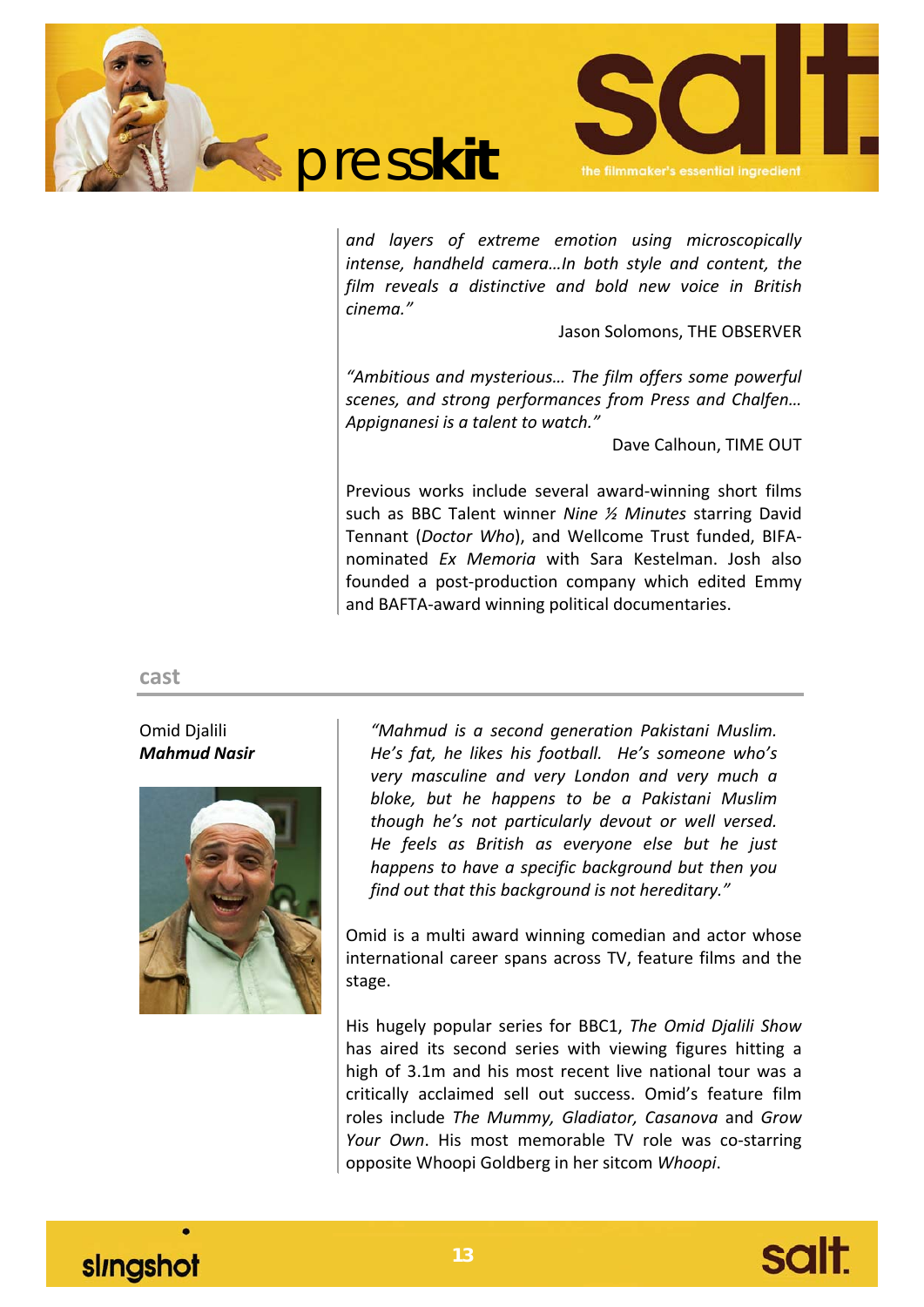



Omid became an Edinburgh Festival favourite in the early nineties with a one‐man theatre piece and a string of sell‐ out comedy shows including *Short Fat Kebab Shop Owner's Son*, *Arab & The Jew*, *The Iranian Ceilidh* with Kamal Mazlumi and the critically acclaimed *Behind Enemy Lines* in 2002 which received six 5‐star reviews.

In 2005, he performed his most successful show, *No Agenda*, with record breaking sales on the Fringe totalling 16,500; this show then transferred to a sell‐out nationwide 40 date tour, including 2 shows at the London Palladium in 2006. He has also recorded an HBO special in New York, the first British comic to do so since Eddie Izzard.

He has performed across the globe from Monte Carlo to Qatar for the Emir where he shared a stage with Bill Clinton.

Richard Schiff *Lenny*



*"Lenny's not quite as good looking as I am. He's also shorter and has a bigger belly but he's a London black cabbie who happens to be a yank."* 

Primetime Emmy award winning Richard Schiff is best known for his role as the acerbic Toby Ziegler in NBC's *The West Wing*. He has been nominated for SAG awards 6 times for his role, winning twice.

His incredible body of feature film work includes Taylor Hackford's Oscar winning *Ray*, alongside Sean Penn in *I Am Sam*, as well as Hollywood blockbusters such as *Deep Impact* and *Lost World: Jurassic Park*.

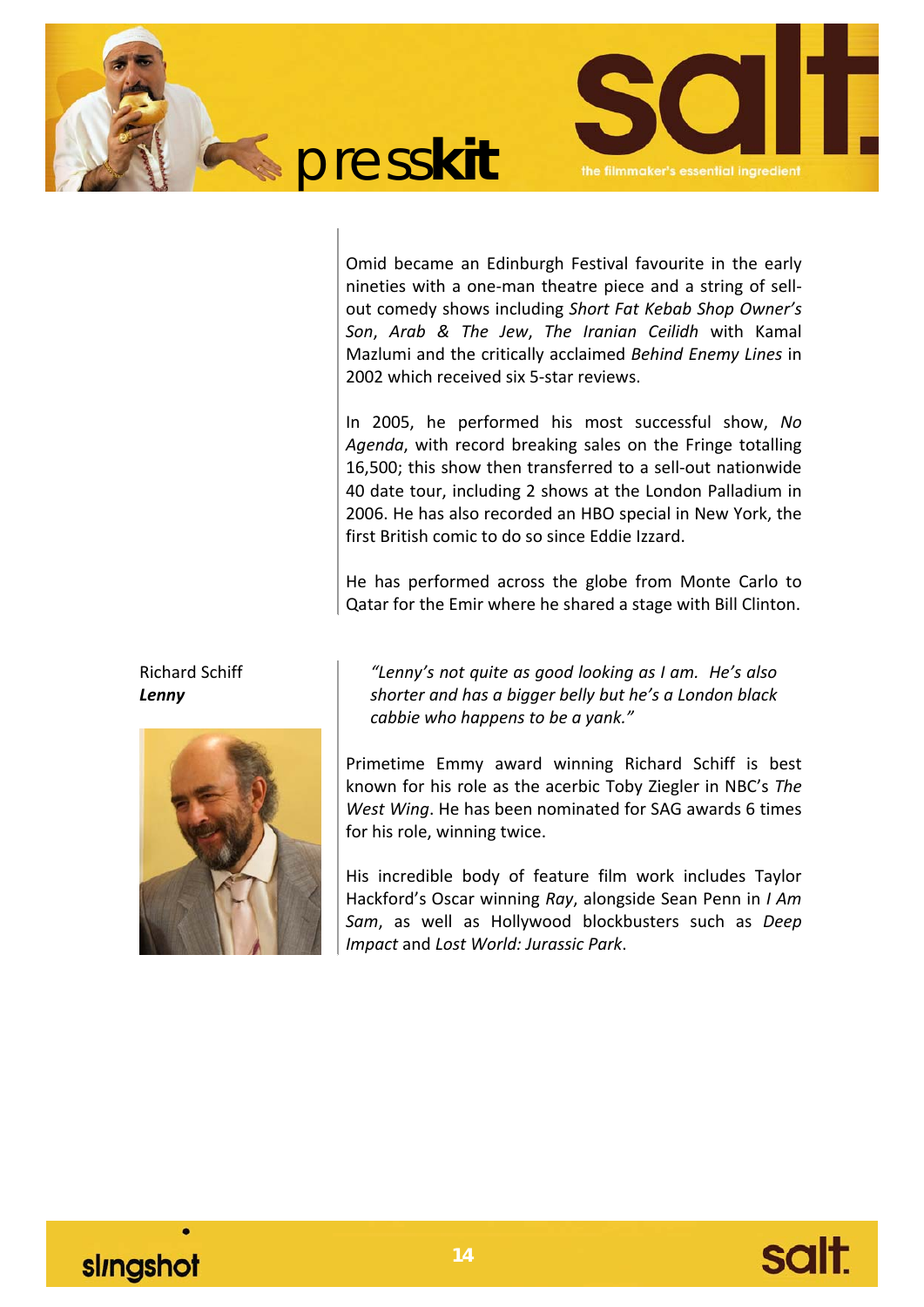



Archie Panjabi *Saamiya Nasir*



*"She absolutely adores her husband, adores her family and like many Asian women she's a culture schizophrenic and comes in and out of her culture. She knows how to be a modern woman, taking care of herself and she also knows how to be a good wife, looking after her family and dressing traditionally when she needs to. This is kind of characteristic of a lot of Asian women born and bred in this country."*

Critically acclaimed actress Archie Panjabi divides her time between the UK and US. She won the Shooting Star Award at the Berlin International Film Festival and the Best Actress Award at the Reims Festival for her role in *Yasmin*. She also won the Chopard Trophy at Cannes for her role in *A Mighty Heart* starring opposite Angelina Jolie. Most recently Archie was award an Emmy® for her role as *Kalinda Sharma* in the hit US drama *The Good Wife*.

She has worked with an eclectic array of directors including Fernando Meirelles on *The Constant Gardener*, Gurinder Chadha on *Bend It Like Beckham*, Michael Winterbottom on *A Mighty Heart* and as part of an ensemble cast on the multi award winning box office smash *East Is East*.

Igal Naor *Arshad Al‐Masri*



*"I think Arshad is an artist and the only thing an artist needs is an audience. He needs the admiration of people around him. He isn't really judging what he's doing or why."* 

Igal Naor's 20 year career as an actor started in Israeli theatre and has led him across the Atlantic to work with directors such as Paul Greengrass on his WMD thriller *Greenzone*, Steven Spielberg in *Munich* and opposite Meryl Streep in *Rendition*.

In an acclaimed performance, Naor portrayed Saddam Hussein in HBO's *House of Saddam* for which he won a Golden Nymph for Outstanding Actor in a Mini‐Series.



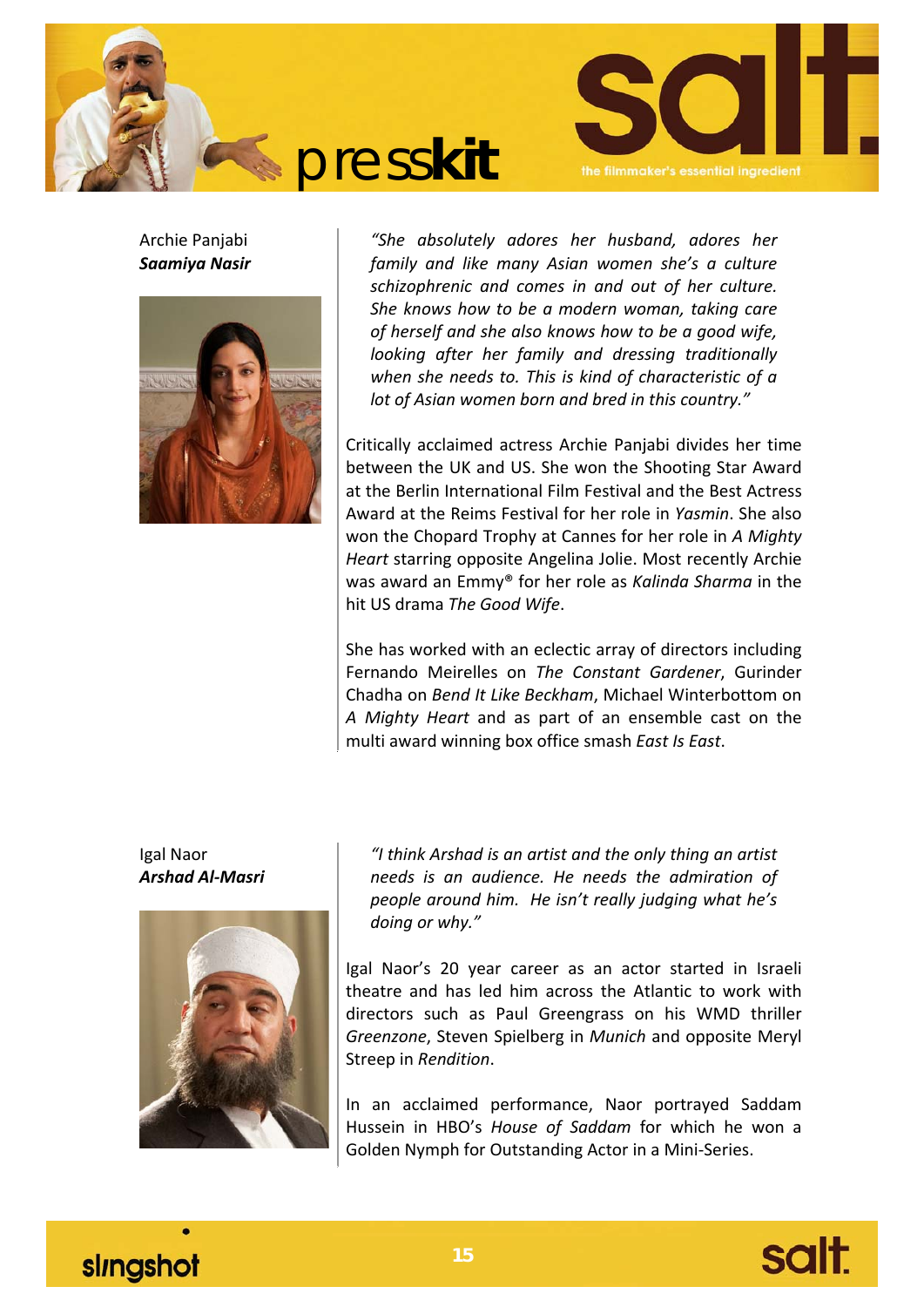



Amit Shah *Rashid Nasir*



*"Rashid is Mahmud's son. He's obviously been brought up by very liberal parents but being a Muslim is important to him. He's more of a religious person than his father and that's an important part of his identity. At the same time, he's a young man about to get married."* 

Amit graduated from LAMDA early to make his West End debut in Andrew Lloyd Webber's hit musical *Bombay Dreams.* As part of the National Theatre's company for the next two years, he starred in productions including *The Man of Mode* and *The Alchemist* for which he was nominated for The Ian Charleson Award. He also appeared in Nina Raine's award winning *Shades* at the Royal Court and Dominic Cook's *Arabian Nights* for the Royal Shakespeare Company. Amit was selected as one of 50 best British actors in The Observer.

Recent TV appearances include the lead in Jeanette Winterson's children's drama *Ingenious*, *The Palace* and *Honest*. Film appearances include *Like Minds* and alongside Jimi Mistry and Shabana Azmi in Gurinder Chadha's *It's A Wonderful Afterlife*.

Mina Anwar *Muna*

*"She's Saamiya's friend so they go training together, they go swimming, they do lots of things. Muna is a big gossip. She's obviously married to a Muslim man and obviously adheres to the religious aspect of what that involves, wearing a burkha but to all intents and purposes she'd be reading Heat magazine as well as the Qu'ran."* 

Mina's career spans a variety of both comedy and drama projects. Most recently she was seen in the children's television show *The Sarah Jane Adventures* and *The Invisibles* but is perhaps best known for her role as PC Maggie Habib in Ben Elton's classic comedy *The Thin Blue Line*. A trained mezzo‐soprano, she has also starred in several long running series such as *The Bill*, *Coronation*



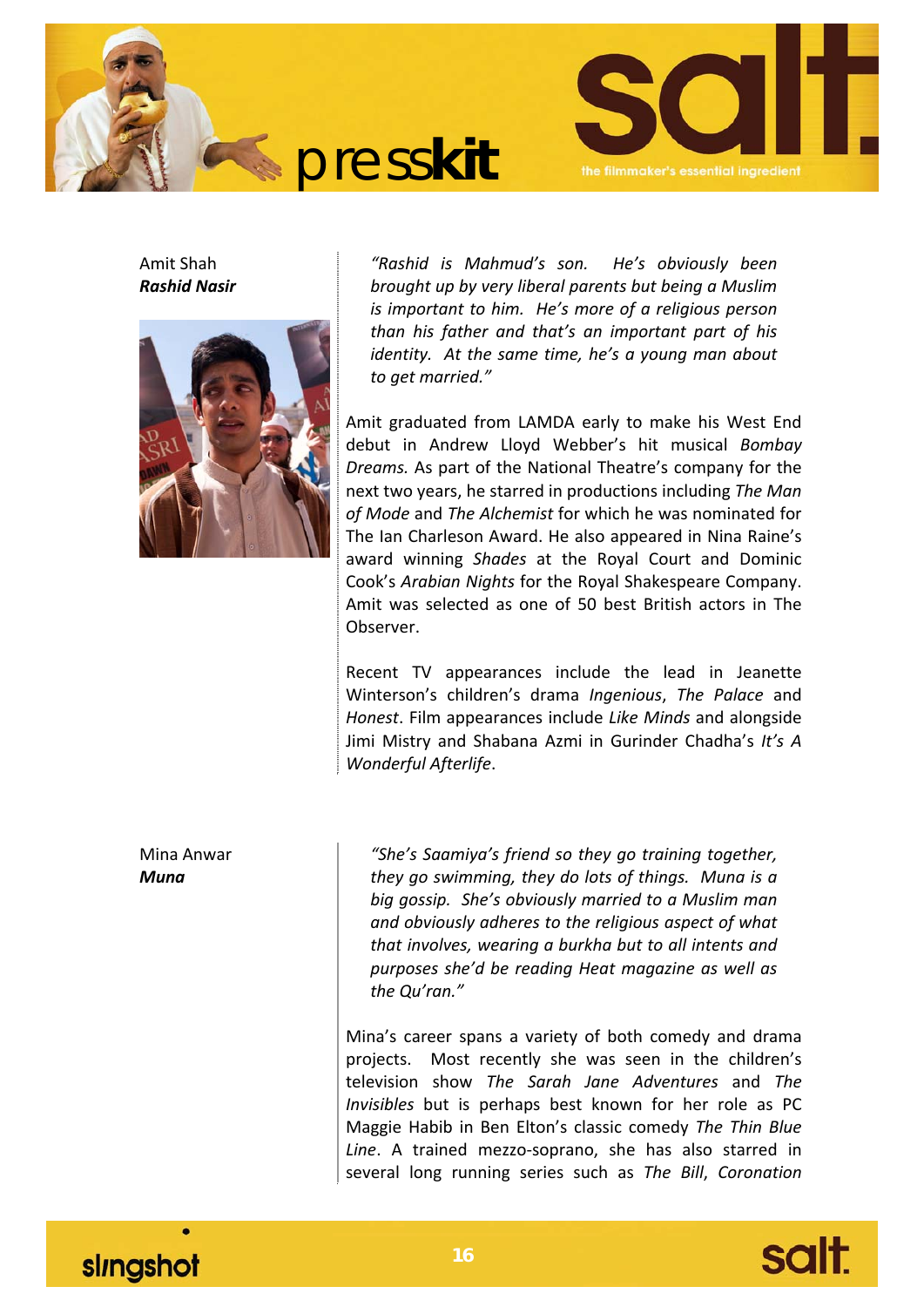



# *Street* and *No Angels*.

| Soraya Radford<br><b>Uzma</b> | "Uzma's a traditional Muslim daughter but she's also<br>got an independent streak. She's quite a strong<br>woman, and knows what she wants but I think she<br>knows almost how hard it can be to face up to the<br>men round her so in a way she's learning how to<br>manipulate people, men, to get what she wants. She<br>is a bit powerless when it comes to Arshad calling off<br>the wedding and that's very frustrating for her."<br>Soraya has recently graduated from the Drama Centre,                       |
|-------------------------------|-----------------------------------------------------------------------------------------------------------------------------------------------------------------------------------------------------------------------------------------------------------------------------------------------------------------------------------------------------------------------------------------------------------------------------------------------------------------------------------------------------------------------|
|                               | London and The Infidel is her first feature.                                                                                                                                                                                                                                                                                                                                                                                                                                                                          |
| Miranda Hart<br>Mrs. Keyes    | Miranda is a comedy writer and performer. She has<br>appeared in Jack Dee's Lead Balloon Absolutely Fabulous,<br>Nighty Night, Smack the Pony and sci-fi sitcom Hyperdrive<br>for which she was nominated for a British Comedy Award.<br>Her critically acclaimed sitcom Miranda, which she both<br>wrote and starred in, has just finished its first series on<br>BBC2.                                                                                                                                              |
| Matt Lucas<br><b>Rabbi</b>    | Matt, together with his comedy partner David Walliams,<br>created and starred in multi award winning smash hit series<br>Little Britain. The three series have won over 26 awards<br>including BAFTAs, Emmys and British Comedy Awards. Little<br>Britain Live was one of the world's largest comedy tours<br>ever and ran for over 2 years in the UK and Australia.<br>Following on from making Little Britain USA for HBO, Matt<br>went on to star in Tim Burton's Alice in Wonderland as<br>Tweedledum/Tweedledee. |
| Paul Kaye<br>Policeman        | Paul Kaye is a comedian and actor most well known for his<br>alter ego Dennis Pennis, a shock interviewer on The Sunday<br>film roles have included Blackball<br>Show. His<br>and<br>mockumentary It's All Gong Pete Tong which won him the<br>Film Discovery Jury Award at the 2005 US Comedy Arts<br>Festival.                                                                                                                                                                                                      |
| crew                          |                                                                                                                                                                                                                                                                                                                                                                                                                                                                                                                       |

slingshot

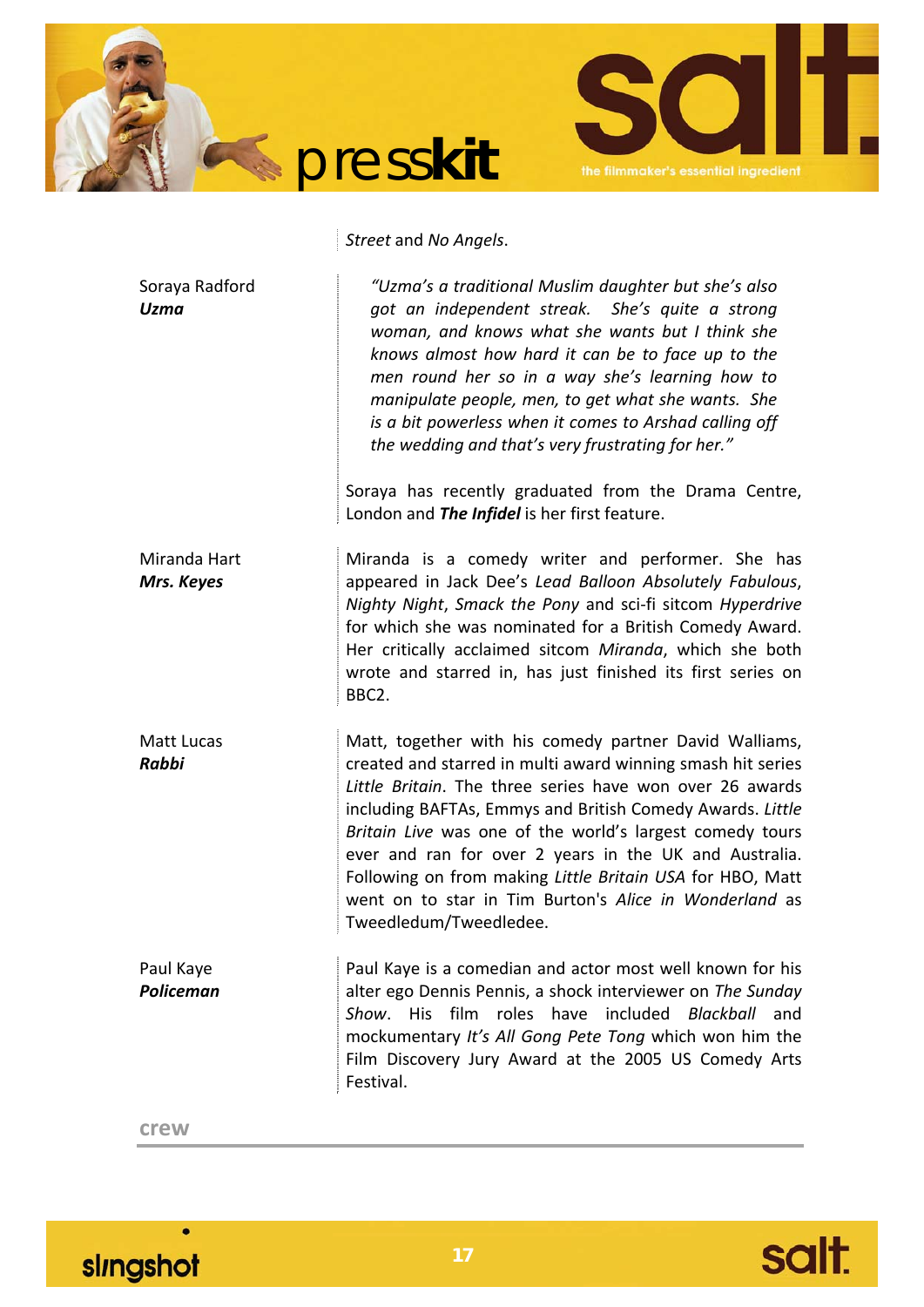



| Natasha Braier<br><b>Director of Photography</b> | Natasha is multi award winning cinematographer who has<br>worked with an impressive range of directors including<br>Alexis Dos Santos on Glue for which she won Best<br>Cinematography in the New York's Latin ACE Awards, Shane<br>Meadows on Somers Town and Lucia Puenzo on XXY for<br>which she was nominated for Best Cinematography in both<br>the Argentinean Critics Association Awards and Argentinean<br>Film Academy Awards.                                                                                                                                                                                                                                    |
|--------------------------------------------------|----------------------------------------------------------------------------------------------------------------------------------------------------------------------------------------------------------------------------------------------------------------------------------------------------------------------------------------------------------------------------------------------------------------------------------------------------------------------------------------------------------------------------------------------------------------------------------------------------------------------------------------------------------------------------|
|                                                  | She has most recently worked on Claudia Llosa Wanda's<br>Golden Bear winner and Oscar nominated The Milk of<br>Sorrow and has a prolific background in both short films and<br>commercials. In 2007 she was awarded the New Talent<br>Award by Women in Film and Television.                                                                                                                                                                                                                                                                                                                                                                                               |
| <b>Arvind Ethan David</b><br><b>Producer</b>     | Arvind is head producer and CEO at Slingshot, the next<br>generation film company which he co-founded in 2005.<br>Arvind leads both business and creative strategy, and has<br>served as a producer on all of the company's films to date $-$<br>Sugarhouse, French Film, Faintheart, Tormented and The<br>Infidel.                                                                                                                                                                                                                                                                                                                                                        |
|                                                  | Immediately prior to Slingshot, Arvind<br>served<br>as<br>Commercial Advisor to Headline Pictures, the production<br>company set up by Mark Shivas, Stewart Mackinnon and<br>Kevin Hood. Between 2003 and 2004, Arvind was Interim<br>Managing Director of Ruby Films, working to Oscar-<br>nominated producer Alison Owen. In 1999 he founded and<br>ran hahabonk, one of the UK's early internet entertainment<br>companies producing more than 100 short animated films<br>and interactive games for cable television and broadband<br>internet, in the course helping to launch the careers of such<br>comedians as Jimmy Carr, Mackenzie Crook and The Hollow<br>Men. |
|                                                  | In addition to his career as producer and entrepreneur,<br>Arvind is also a qualified solicitor, and an occasional writer<br>of prose and plays; his stage-show Dirk, based on the<br>Douglas Adams character, won three prizes in the 2007 LA<br>Weekly Theatre Awards.                                                                                                                                                                                                                                                                                                                                                                                                   |
| Uzma Hasan                                       | Uzma is Development Producer at Slingshot where she                                                                                                                                                                                                                                                                                                                                                                                                                                                                                                                                                                                                                        |

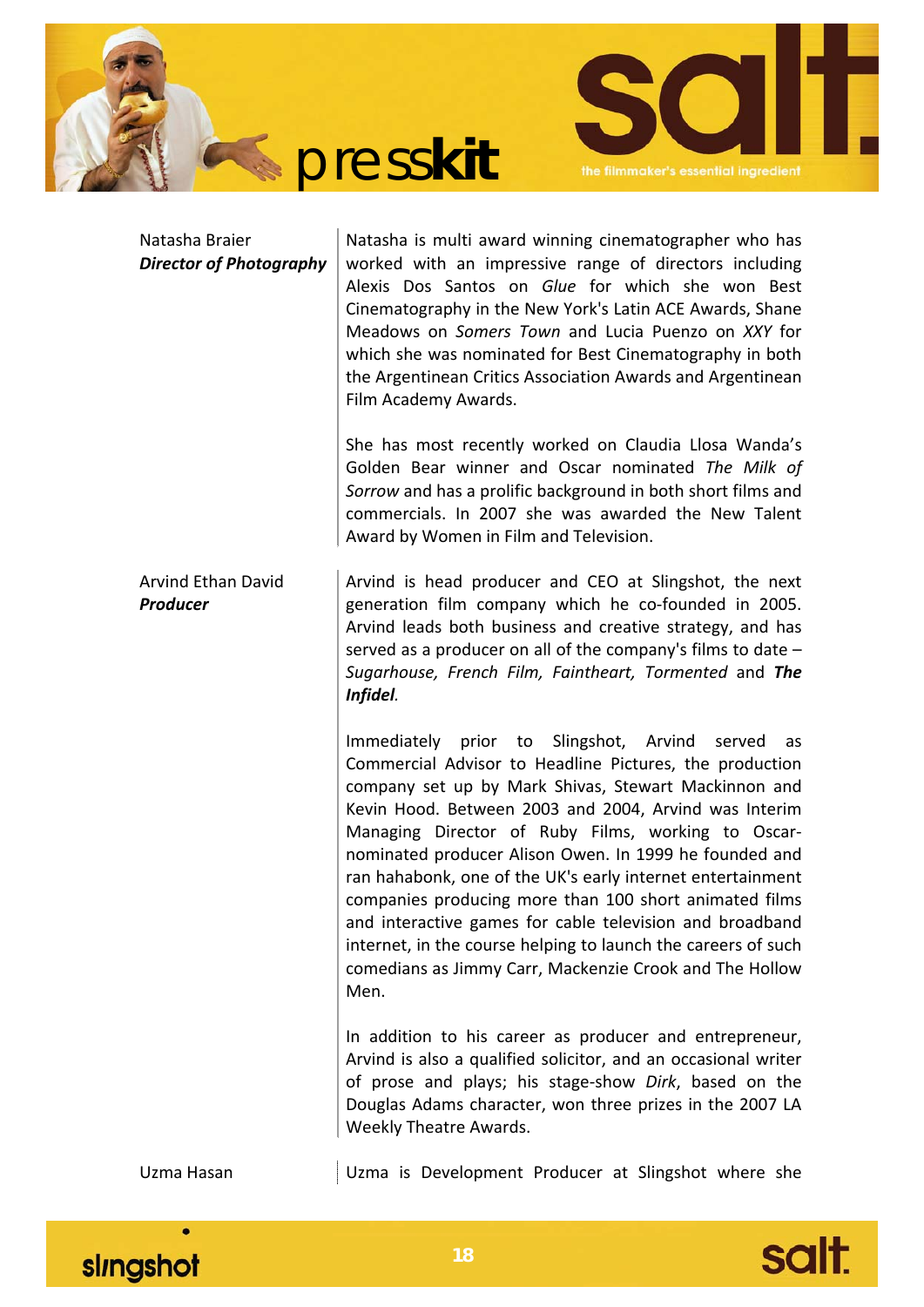



*Producer* works across project selection, development and packaging on all of the company's films and most recently was Associate Producer on Slingshot's latest feature *Tormented*. *The Infidel* is her first feature as Producer.

Uzma sits on the selection committees for Mira Nair's MAISHA Labs and the British Independent Film Awards. She is the London Chapter Head of Harvardwood, the official network of Harvard alumni in the entertainment and media industries.

Prior to joining Slingshot, Uzma was producing music promos and commercials. Whilst in New York, she supported the Executive Producer and Special Events team at the 2004 Tribeca Film Festival and worked with Focus Features and Mirabai Films on the post production of Mira Nair's *Vanity Fair*. Before moving into film, Uzma was a public relations consultant to international corporations such as NEC and Verizon and helped launch mCubed Magazine in the US, an arts and cultural magazine aimed at young Muslim professionals.

She graduated from the University of Wales, Cardiff with a First in English Literature and went on to study Film and Literature at Harvard University's Graduate School of Arts and Sciences.

Stewart Le Marechal *Producer* Stewart is a BAFTA winning producer at Met Film. His first feature as producer, *French Film*, was released in May '09. *Little Ashes* co‐produced by Stewart and directed by Paul Morrison was also released in May '09 simultaneously in the USA, UK and Spain and feature documentary *Heavy* Load, which Stewart also co-produced was released in theatres in October '08 and screened on the BBC in Feb '09. Prior to that he co-produced the feature documentary, *Deep Water*, for Pathé, FilmFour and the UKFC. Stewart was the associate producer on Paul Morrison's *Wondrous Oblivion*.

> Stewart is developing a slate of features including *Foxglove* written by brother and sister team, Kate and Ornette Spenceley which is being financed and developed through

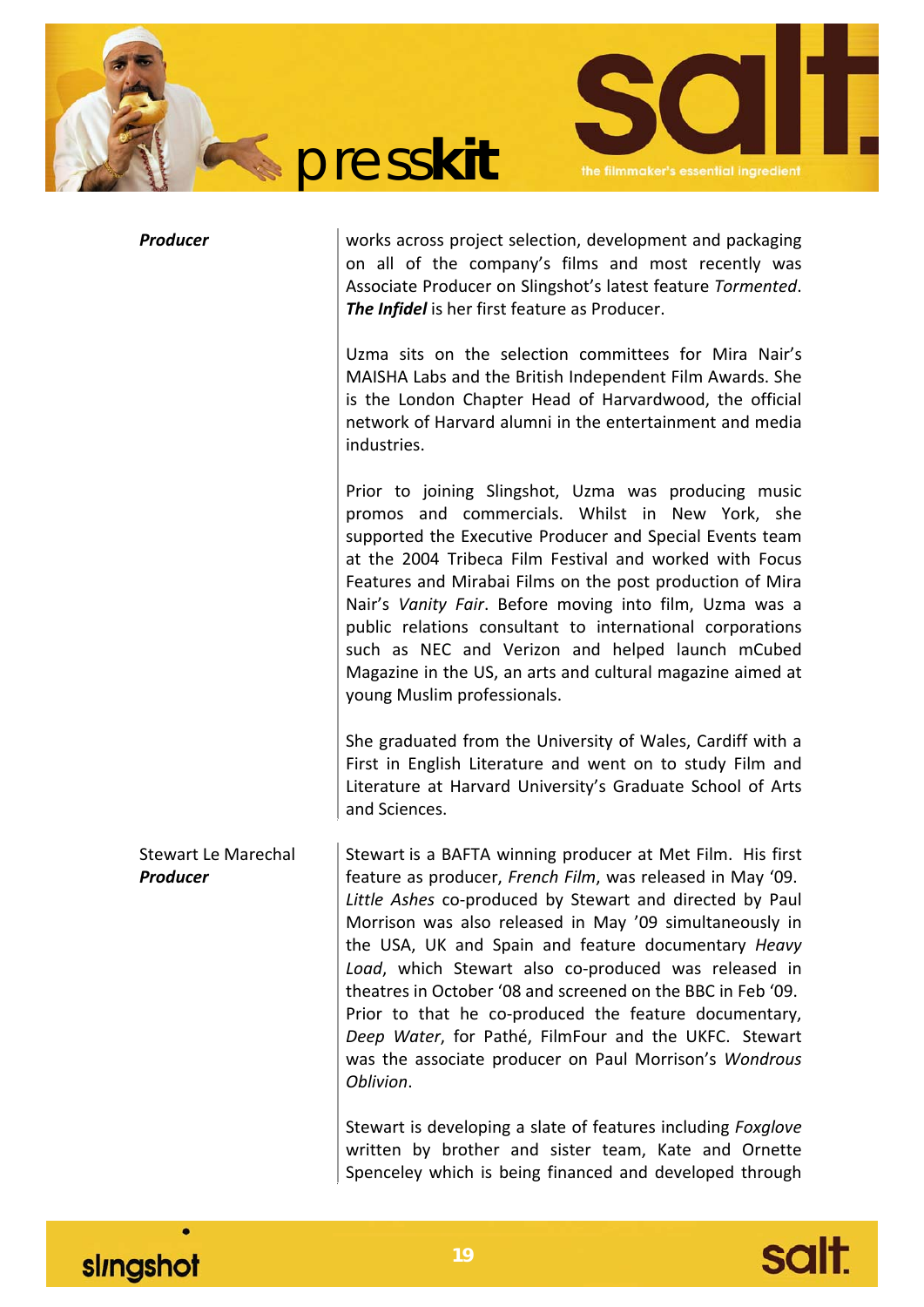



Film London's Microwave scheme and *The Walk* written by

|                                              | Jonathan Pett & Fiorella Ruas.                                                                                                                                                                                                                                                                                                                                                                                                                                                                                                                                       |
|----------------------------------------------|----------------------------------------------------------------------------------------------------------------------------------------------------------------------------------------------------------------------------------------------------------------------------------------------------------------------------------------------------------------------------------------------------------------------------------------------------------------------------------------------------------------------------------------------------------------------|
|                                              | He is an experienced producer and executive producer of<br>short films which include the BAFTA winning September by<br>Esther May Campbell and award winning The Last Client,<br>Circles, Swindles & Slim and Auto da Fe, which have all been<br>screened on the international film circuit. Stewart is a<br>member of the ACE producers network and BAFTA. In<br>addition he is a board director of Hi8us South, a company<br>that gives young people the opportunity to learn and<br>express themselves through the creation of innovative<br>participatory media. |
| Erik Rehl<br><b>Production Designer</b>      | Erik has already collaborated with director Josh Appignanesi<br>on a variety of projects including Song of Songs, Nine 1/2<br>Minutes and Ex Memoria.                                                                                                                                                                                                                                                                                                                                                                                                                |
|                                              | He began his career as art director on TV projects The<br>Thieving Headmistress and To Kill a Burglar: The Tony<br>Martin Story before designing the Richard Jobson directed<br>The Purifiers. Other projects include Eran Creevy's critically<br>acclaimed thriller Shifty, the TV documentary crime drama<br>The Antique Rogue Show and the documentary drama<br>When Boris Met Dave, about the early lives of Boris Johnson<br>and David Cameron.                                                                                                                 |
| Marianne Agertoft<br><b>Costume Designer</b> | Marianne has worked on a diverse range of feature projects<br>as costume designer including rock mockumentary Brothers<br>of the Head, period drama Villa Des Roses starring Julie<br>Delpy, Paul Andrew Williams' The Cottage and the eagerly<br>awaited thriller Cherry Tree Lane.                                                                                                                                                                                                                                                                                 |
|                                              | Her career started as stylist on high end commercials and<br>supervisor on features and TV such as Jonathan Glazer's<br>Sexy Beast, The Reckoning with Paul Bettany and Willem<br>Dafoe, Dr Zhivago with Keira Knightley and Ray Winstone's<br>Sweeny Todd.                                                                                                                                                                                                                                                                                                          |
| Erran Baron Cohen<br><b>Composer</b>         | Erran is a founding member of "world fusion beat scientists"<br>Zohar whose 2001 album one.three.seven was released<br>worldwide in 2001 to critical acclaim. His production and                                                                                                                                                                                                                                                                                                                                                                                     |



 $\bullet$ 

slingshot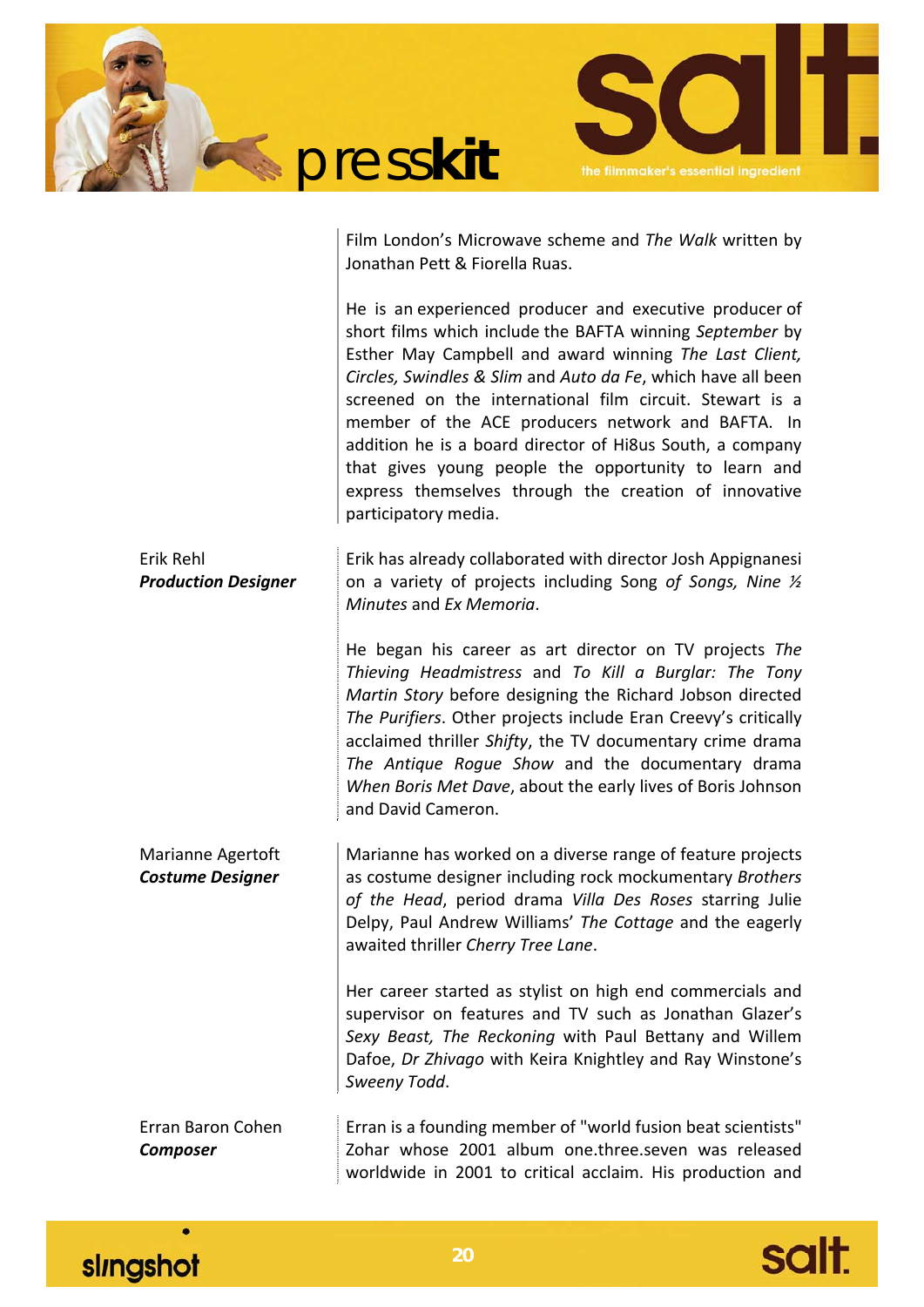|                                    | presskit<br>the filmmaker's essential ingredient                                                                                                                                                                                                                              |
|------------------------------------|-------------------------------------------------------------------------------------------------------------------------------------------------------------------------------------------------------------------------------------------------------------------------------|
|                                    | writing credits include collaborations with Grammy award<br>winning producer Narada Michael Walden and legendary<br>Buddha Bar DJ Claude Challe.                                                                                                                              |
|                                    | Erran was awarded the ASCAP award in 2007 for his work<br>on his brother Sacha's film Borat. He also composed the<br>soundtrack for Da Ali G Show and Brüno as well as creating<br>the theme music for the popular CBBC wildlife television<br>show Serious Jungle.           |
|                                    | In 2008, Cohen released an album entitled Songs in the Key<br>of Hanukkah collaborating with Yasmin Levy, Jules Brookes<br>and Y-Love amongst others and his work on The Infidel<br>includes the creation of an original song for the end credits<br>alongside David Baddiel. |
| <b>Kim Gaster</b><br><b>Editor</b> | As editor, Kim has worked on Eran Creevy's critically<br>acclaimed thriller Shifty and on documentary Love Story<br>about the life and times of rock icon Arthur Lee.                                                                                                         |
|                                    | Amongst his work as Assistant and Associate Editor is Roger                                                                                                                                                                                                                   |

Michell's *The Mother, Enduring Love, Venus*, Dominic Savage's *Love + Hate, Goal III* and the television biographical drama of Winston Churchill's life and career at the end of World War II – *Into the Storm*.

## **q&a interview**

#### **from script to screen**

The premise of *The Infidel*, a Muslim finding out he was adopted and actually born Jewish, came from the pen of writer/comedian David Baddiel.

**David Baddiel**: "I don't know whether I had the idea and went to see Omid's show or I was watching Omid and thought of the idea as I saw him, because in my mind now I think he's intrinsic to my having the idea."

It was not only the actor's physical presence, but the way with which Djalili tackled material about race and religion that inspired Baddiel to write *The Infidel* and bring to life this extraordinary story.



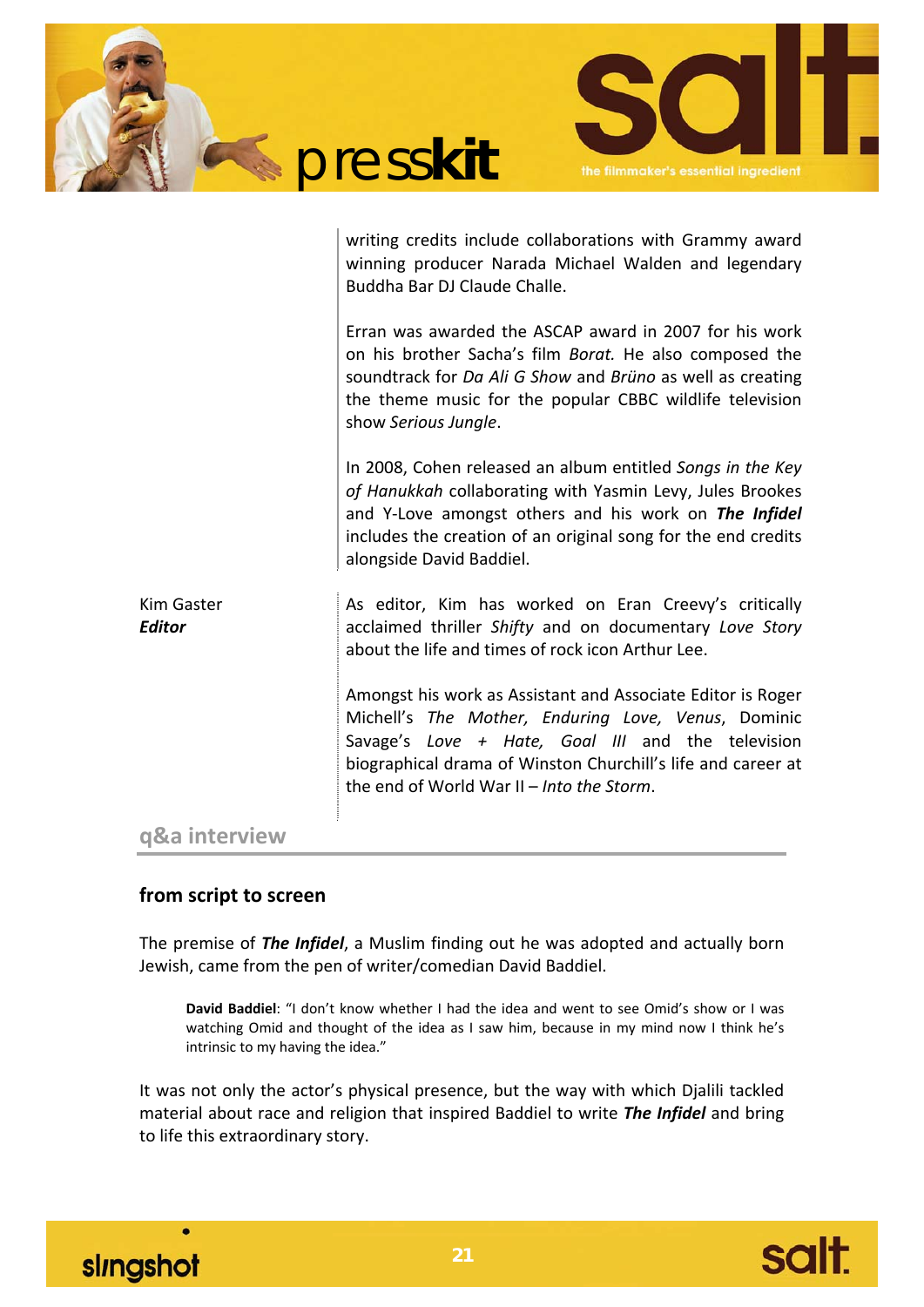



**Arvind Ethan David** (Producer): "I was having breakfast with Morwenna Banks (who is David Baddiel's girlfriend) and we were talking about some of her film ideas when suddenly David bursts in, introduces himself, sits down and says, 'I just want to tell Arvind this one idea: what if Omid Djalili plays a Muslim who discovers he's a Jew?' And I said, yes, we'll do that movie."

**Uzma Hasan** (Producer): "It was difficult to convince the industry that it was OK to make this kind of movie, that nobody was going to get into trouble for laughing at that stuff."

**David Baddiel**: "People are frightened of the material, that it's about race and it's about Islam. People have come along with me on this belief, both at Slingshot (the production company) and elsewhere, that the time is right for there to be a comedy about this."

**Omid Djalili**: "*The Infidel* captures so much of what I want to say about race and religion. A great deal has been made in the political realm to 'tolerate' and to 'live side by side' whereas to highlight absurdities and to laugh at similarities as well as differences is possibly a more meaningful way to go.

Everyone has a slightly older and more sensible friend to look up to at school, and in comedy I think that role in my life has been filled by David Baddiel. I've always wanted to write a film like *The Infidel* but it took my more intelligent and capable friend to do it for me. It's an interesting partnership, I bring the funny to the table and he brings the intelligent and the funny. Thus Baddiel wins. It's not fair. Jews so control the media."

**Archie Panjabi** (Saamiya Nasir): "I thought it was a brilliant script. The characters were really good, the story made me laugh and I got a good gut instinct about the whole project. I was keen not to make her into a stereotype because I think a lot of the time Asian women, particularly once they have kids, are always conveyed in this very stereotyped way. So I thought it was quite challenging to play a role that was fun but would represent what real Asian women are about."

**Arvind Ethan David** (Producer): "The response was extraordinary. I think it's become the best selling independently made British comedy of recent years."

#### **finding the director**

By sheer fortune, writer David Baddiel and director Josh Appignanesi live in the same road and a chance conversation between the two led to Appignanesi reading the script with a view to acting as script editor.

**David Baddiel**: "He wrote some brilliant notes on it. Some of the best notes I've ever got for anything I've ever written and he knows a lot about cinema and narrative and structure so at that point I wanted to bring him in as script editor.

I didn't want this movie to feel like a conventional Brit com. I wanted it to feel like an American indie movie, if anything like *Juno* or *Little Miss Sunshine*. To get that, I thought to use a director with some knowledge of the history of cinema who could give it that feel visually. I thought he could do that."



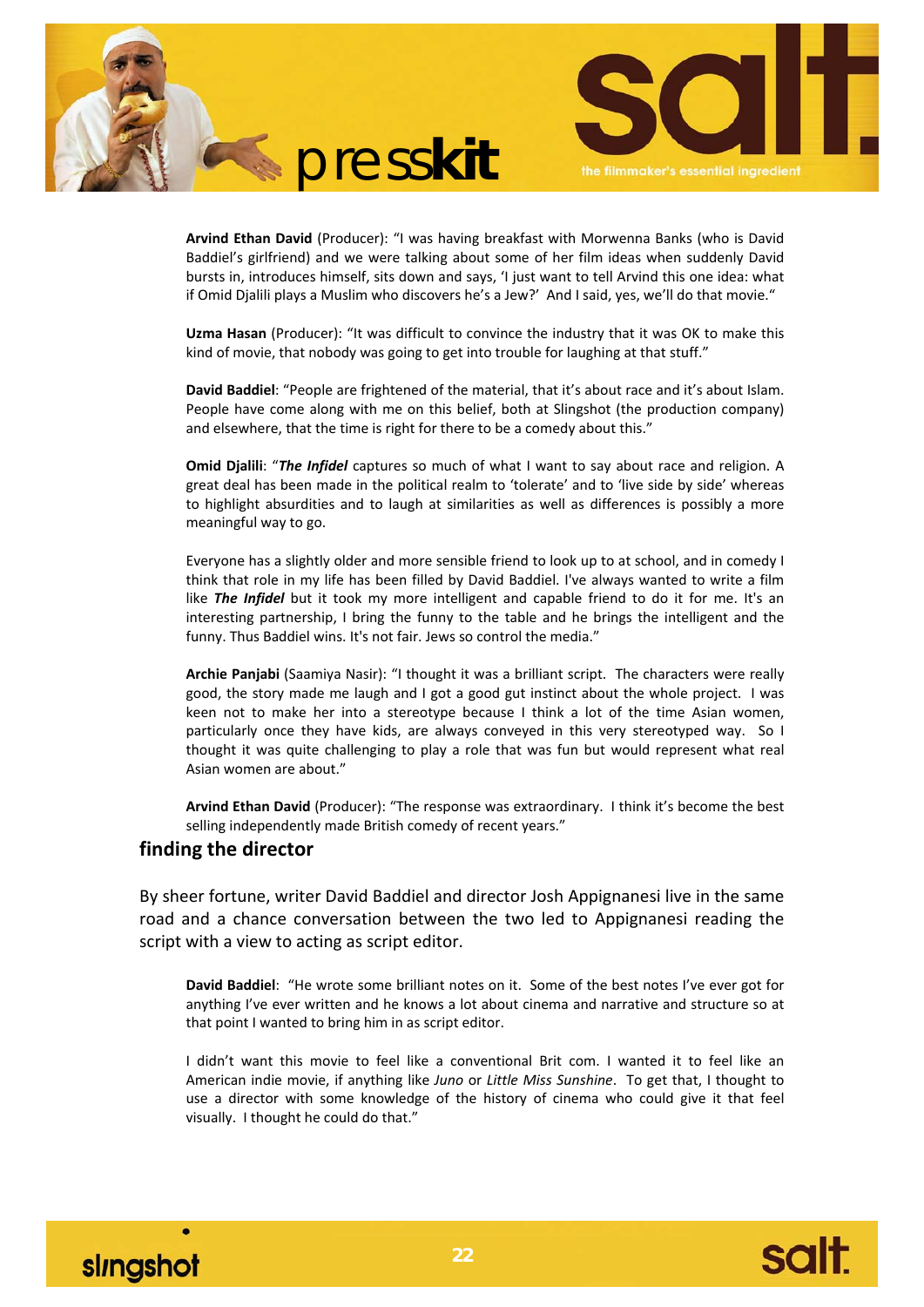



**Uzma Hasan** (Producer): "Josh is such an energetic and effervescent guy and understands cinema in a way that I don't think I've ever encountered before. He understood the mechanics of this story and how not to speak down to people, to make this an intelligent comedy."

## **on omid djalili**

**Josh Appignanesi** (Director): "Omid is not only brilliant but he's also the biggest supporter of the film. No other actor could do what this role requires. The only difficult thing was making him less funny sometimes."

**Arvind Ethan David** (Producer): "I've been a fan of Omid for at least 10 years since he started his stand-up career and I always thought he'd be a brilliant actor given the right lead role. An interesting thing about British cinema is that we've yet to have an Asian everyman. A guy who happens to be brown but is an everyman for an audience of every stripe, colour, creed and religion and Omid is the quintessential everyman. He's a funny guy whose funniness is partly laughing at him and partly laughing with him."

**Josh Appignanesi** (Director): "I wanted to surround Omid with character actors so we'd have a mix of acting styles. It's all comedy but they'd bring a reality, kind of bed down the bigness that Omid has, in narrative reality so it doesn't become a sketch show."

#### **the search for lenny…**

**David Baddiel**: "We were struggling for Lenny to be honest. There isn't really a 50‐something British actor who is convincingly Jewish and we were thinking that we'll just have to audition for this part."

**Arvind Ethan David** (Producer): "The part as written was English, but we could not think of a 50-something irascible dead pan explicitly Jewish British film actor. It's a surprisingly short list because Britain doesn't have this tradition of Jewish comedy that America does. We had this moment of lets think about Americans and the second we did that, Richard's (Schiff) name came to mind. Richard is a delight. Putting him and Omid next to each other creates a clash of comic styles, bringing different acting styles together. They are this comedy powerhouse."

**David Baddiel**: "I now can't think of anyone else playing that part. I hadn't written it American but I really like it American. I mean Richard's done so much with them but the lines appear to be written for an American voice to me. He's so brilliant at delivering that stuff."

**Richard Schiff** (Lenny): "The script was dealing with a subject matter than deserves to be made fun with, namely the religious separation people impose on each other and it has real heart to it. The relationship between Mahmud and Lenny was one I found compelling to read and I looked forward to doing it."

The cast includes cameos from Paul Kaye, actor and Dennis Pennis creator, David Schneider, from the popular *Alan Partridge* series, Matt Lucas from *Little Britain* and Miranda Hart from hit comedy *Miranda*.



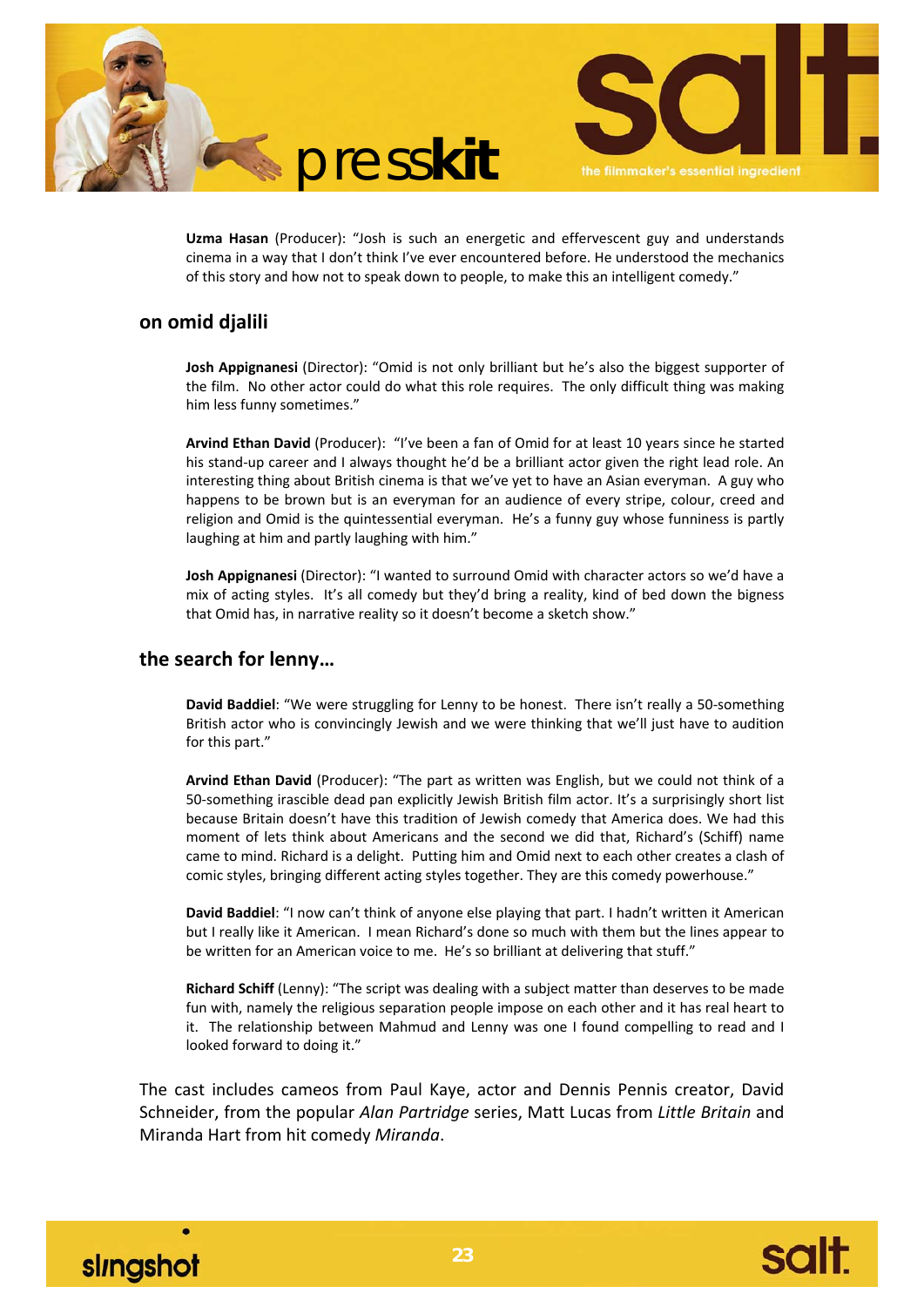



**Uzma Hasan** (Producer): "We have such an amazing mix of people. It's a great family that we put together."

# **the look and feel of the infidel**

**Josh Appignanesi** (Director): "It's lit in what I would call an art house kind of realism, a soft sort of light that usually evokes drama. I wanted long takes, wide shots that allow the comedy to develop between the actors. It doesn't cut back and forth like a mainstream comedy so there's more of a sense of being there. It doesn't tell the audience when to laugh but it allows you to see the genuine comic performances unfolding."

**Erik Rehl** (Production Designer): "We decided to focus on what was really important, the colours and textures for the different Muslim elements and locations and homes and the Jewish side and Josh had very particular ideas about that and we spoke a lot. I did a lot of research and came up with images and I did a lot of film referencing as well, Woody Allen to films like Rushmore, even a bit of Bergman thrown in for good measure.

The greens and oranges were Muslim and the blues, silvers and obviously a splash of yellow would be for the Jewish cultural references and worlds as it were."

**Omid Djalili**: "When David and I spoke about this, we wanted a mainstream comedy that would have an indie feel to it and I think that's what Josh has done. The biggest challenge was to keep the characters truthful because there's always a tendency to go for something really funny, to go for a gag or something that you know will get a big laugh. There's lots of physical slapstick humour but I wanted this to be a movie where people would laugh because it's so truthful and we were trying to go for a real super realism."

**David Baddiel**: "One interesting point from a writer's point of view is that originally I thought that to get maximum force from the character of Mahmud not being a Muslim all his life and being a Jew, you have to make him a really prominent, proper, solid Muslim. But then I thought, that I want the audience to identify with him and he can feel his Muslimness very powerfully without necessarily being that kind of important religious figure. I'm really pleased we found our way towards that because I think it would have been a duller movie if it was about a prominent, important Muslim."

**Arvind Ethan David** (Producer): "This is not a message movie, this is not a cause movie and I think that's important because if you set out to make a cause movie, you forget your primary obligation to your audience which is to entertain them. I think Josh (director) has the ability to draw out amazing performances where it be from Omid as a comedian or myself who usually does a lot of straight acting roles, more serious stuff. I think he's got an eye for comedy as well as making it quite real and human."

## **a comedy of ethnic proportions**

**Omid Djalili**: "It was a film that had to be made."

**David Baddiel**: "I felt there was something in the idea of a body swap movie and on some level, that's what I think the movie is. A lot of people will take this movie as being a massive



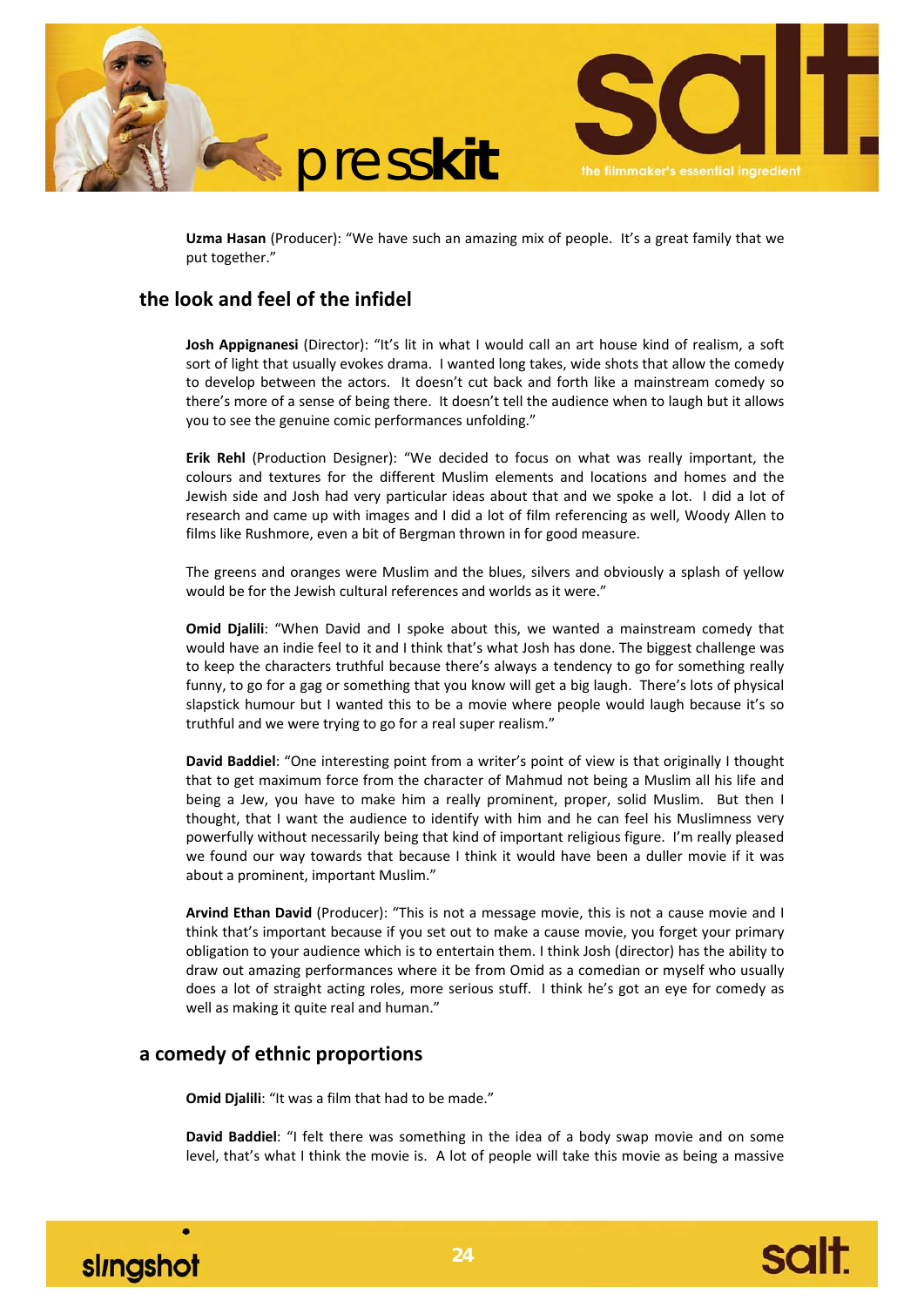



culture clash but for me, it's a body swap movie like *Trading Places* or *Big*. If it was a kid's movie, it would be about a cat that discovered it was born a dog."

**Omid Djalili**: "I think people are very nervous about laughing at anything to do with religion. I always thought that there was a line where you should never make fun of the founders of a faith but you can make fun of people that follow a religion as they're human. You can laugh at human foibles."

**Arvind Ethan David** (Producer): "As fundamentalism has risen in importance on the world's stage, it's occurred to me that the only rational response to it is to laugh. There's not yet been a comedy. That just seemed bizarre. So I think one big part of it was to say that we have to be able to laugh at this and this seemed a brilliant entry point into allowing people to see the funny in fundamentalism.

This movie is very much about taking identities and smashing them together. Can you be a Muslim and a Chelsea supporter at the same time? Can you be a Muslim and a Jew at the same time?"

**Soraya Radford** (Uzma): "I think this should break down some barriers and make people realise that it actually doesn't matter at the end if Mahmud is Muslim or if he's a Jew. He's just an ordinary bloke, someone's father, someone's husband and he's just as important whichever religion he decides to go with."

**Omid Djalili**: "When I look at the films I loved growing up – I loved films like *The Graduate*, where I felt entertained, I was educated and I was elevated. The classic films make you feel that, they uplift you somehow. I hope people come away feeling a little bit happier and more positive about life."

**Igal Naor** (Arshad Al‐Masri): "I liked that it dares. No limits. That's amazing in my eyes because everything is so restricted. In my eyes you can laugh about everything. I think it's very brave and beautiful and a very, very funny comedy. I was by myself reading it and laughing. Usually it's hard to laugh by yourself but I was laughing like crazy."

#### **the music of** *the infidel*

The film's score is written by Erran Baron‐Cohen, brother of Sacha Baron‐Cohen, who's previous work includes Borat and Bruno. With David Baddiel, he also wrote a song, *This Confusion*, which can be heard over the end credits; the song is based on various musical themes present in the score.

David Gavurin and Harriet Wheeler, of the band The Sundays also wrote two original songs for the score. David Gavurin, in his teens, was in a band with David Baddiel, and so, while looking for someone to write songs in an '80s style, suitable for the Gary Page character to sing, David B contacted David G and asked him to think back to those times, and see if he could come up with some '80s‐sounding electro. So far,



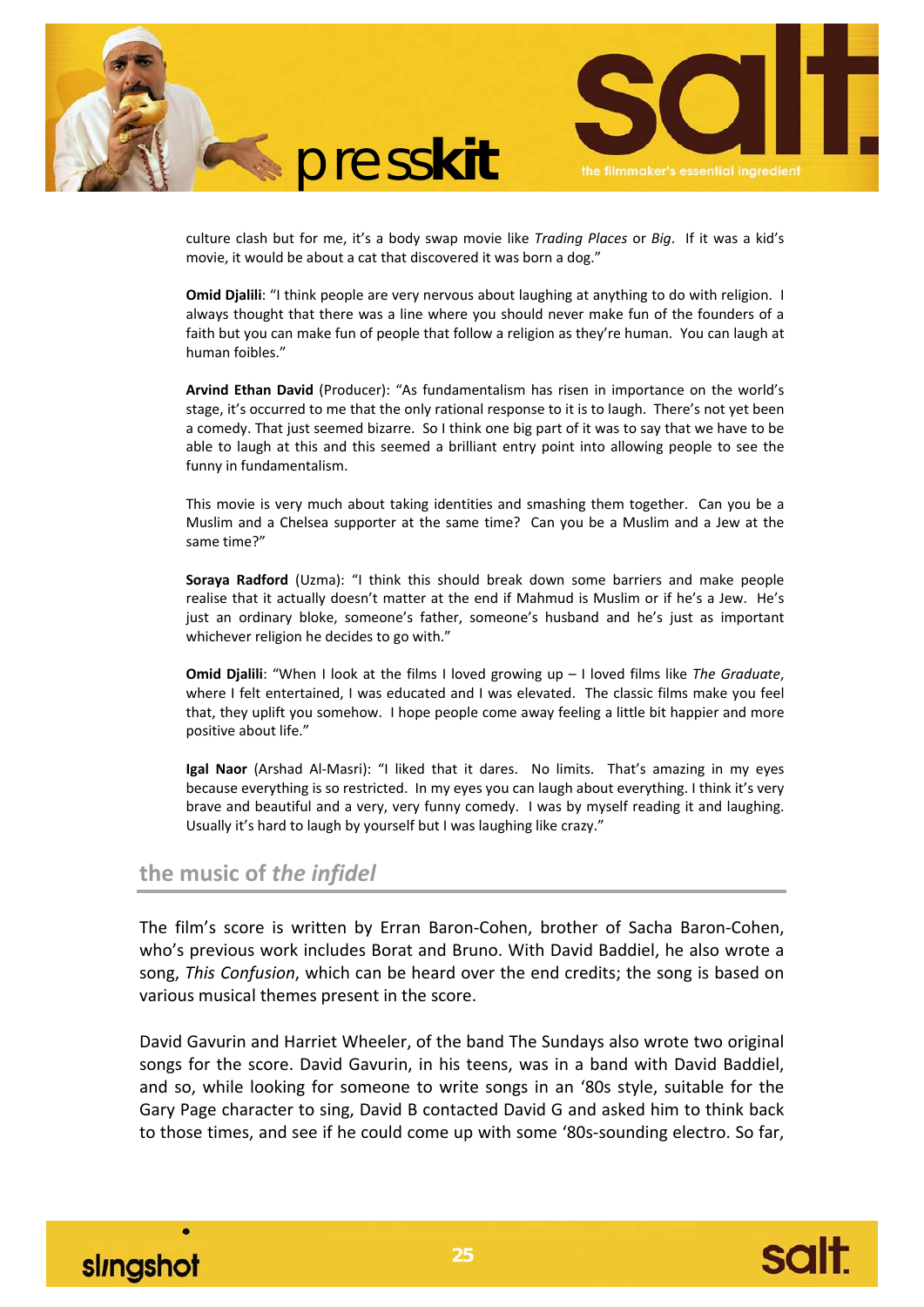

most people who have seen the film have assumed that the Gary Page tracks are real obscure pop songs from the 80s.

International Bhangra star Imran Khan also has two tracks that appear in the film *Ni Nachle* and a special *The Infidel* remix of his hit *Aaje Ve Mahiya*.

Lastly, *The Infidel*'s theme tune is George Michael's seminal classic *Faith*. *The Infidel* being a modestly budgeted film, couldn't afford the usual prices for use of a huge transatlantic hit of that nature – especially one that hasn't been used before in a movie – so the filmmakers are very indebted to George, who said we could have it for a bargain price after David Baddiel wrote to him asking very nicely. George happened to remember meeting David some 17 years ago and having a pleasant chat: so a lesson there in good karma…

# **useful information**

| uk release       | $\frac{1}{2}$ 9 <sup>th</sup> April 2010, Revolver Entertainment |
|------------------|------------------------------------------------------------------|
|                  | official website vww.infidelmovie.com                            |
|                  | youtube channel http://www.youtube.com/user/infidelmovie         |
|                  | high res film stills   http://www.salt-co.com/index.php/press/   |
| company profiles |                                                                  |

#### **Met Film | Production Company**

Met Film Production is dedicated to the development and production of innovative, commercially‐driven feature films which will attract audiences both nationally and internationally. Formed in 2007 with the successful transition of the entire team behind feature film production company APT Films, producers of the award‐winning feature documentary *Deep Water*, the highly acclaimed *Wondrous Oblivion*, and the Academy Award nominated film *Solomon & Gaenor*.



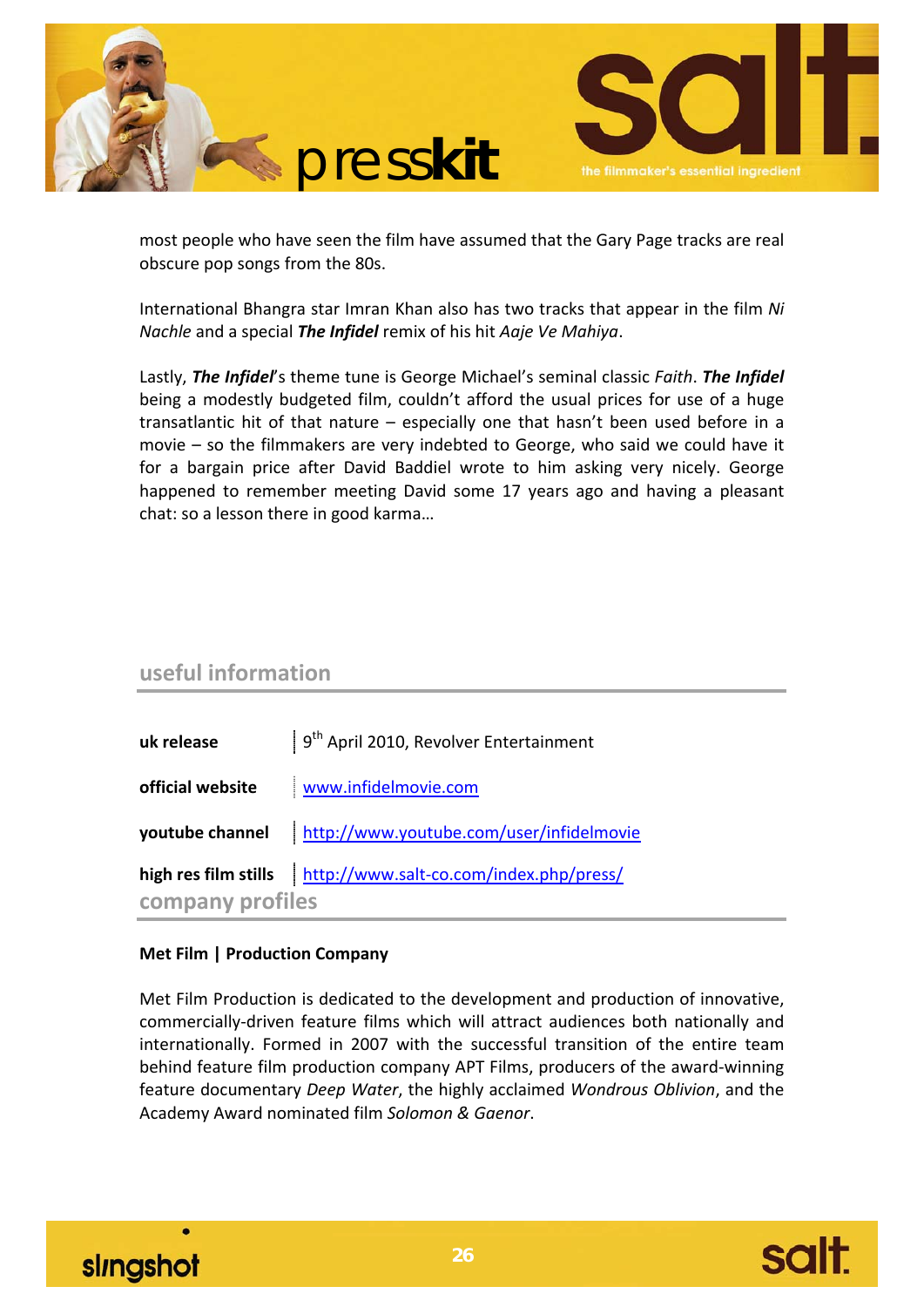



In the last year we have made three films; *Heavy Load*, a feature documentary directed by Jerry Rothwell which was released in October 2008 and has already screened at the SXSW festival and won the Audience Award at Britdoc. Romantic comedy, *French Film*, starring Hugh Bonneville, Anne‐Marie Duff and Eric Cantona and *Little Ashes*, a Lorca‐Dali biopic, starring Robert Pattinson, were both released in May 2009.

Met Film also has a policy of making short films as part of the development process with talent and our latest short film, *September*, written and directed by Esther May Campbell won a BAFTA for Best Short Film.

**www.metfilmproduction.co.uk**

#### **Revolver Entertainment | UK Distributor**

Revolver Entertainment is one of the UK & Ireland's leading 'All Rights' distribution companies, shaking up the industry with a unique approach to managing its enviable and edgy slate of Film and DVD releases. Handling both the large scale and smaller films with equal care and attention. Specialists in delivering maximum media coverage and awareness via multi‐platforms, with Revolver Books and 357 Records also operating under the Revolver umbrella, they are an aggressive all rights brand marketing entity. The launch of Revolver USA in 2007 expanded this brand across the Atlantic, commencing with the release of home entertainment titles throughout the country. Forthcoming theatrical titles include Steven Soderbergh's *The Girlfriend Experience* starring Sasha Grey, Sundance award winner *Sin Nombre*, British freestyle basketball feature *Freestyle*, extraordinary environmental documentary *Big River Man* and *Black Death* starring Sean Bean.

**www.revolvergroup.com**

#### **Slingshot Studios | Production Company**

Slingshot is an all‐digital, British film company that is dedicated to making good films, differently. Headed by Arvind Ethan David, Slingshot is backed by industry specialist media investors including Arts Alliance.

Slingshot has so far co‐financed and produced five films, *Sugarhouse, French Film, Faintheart, Tormented and The Infidel*. It has multi‐picture co‐development and co‐ financing deals with BBC Films and Screen West Midlands, and an output deal with